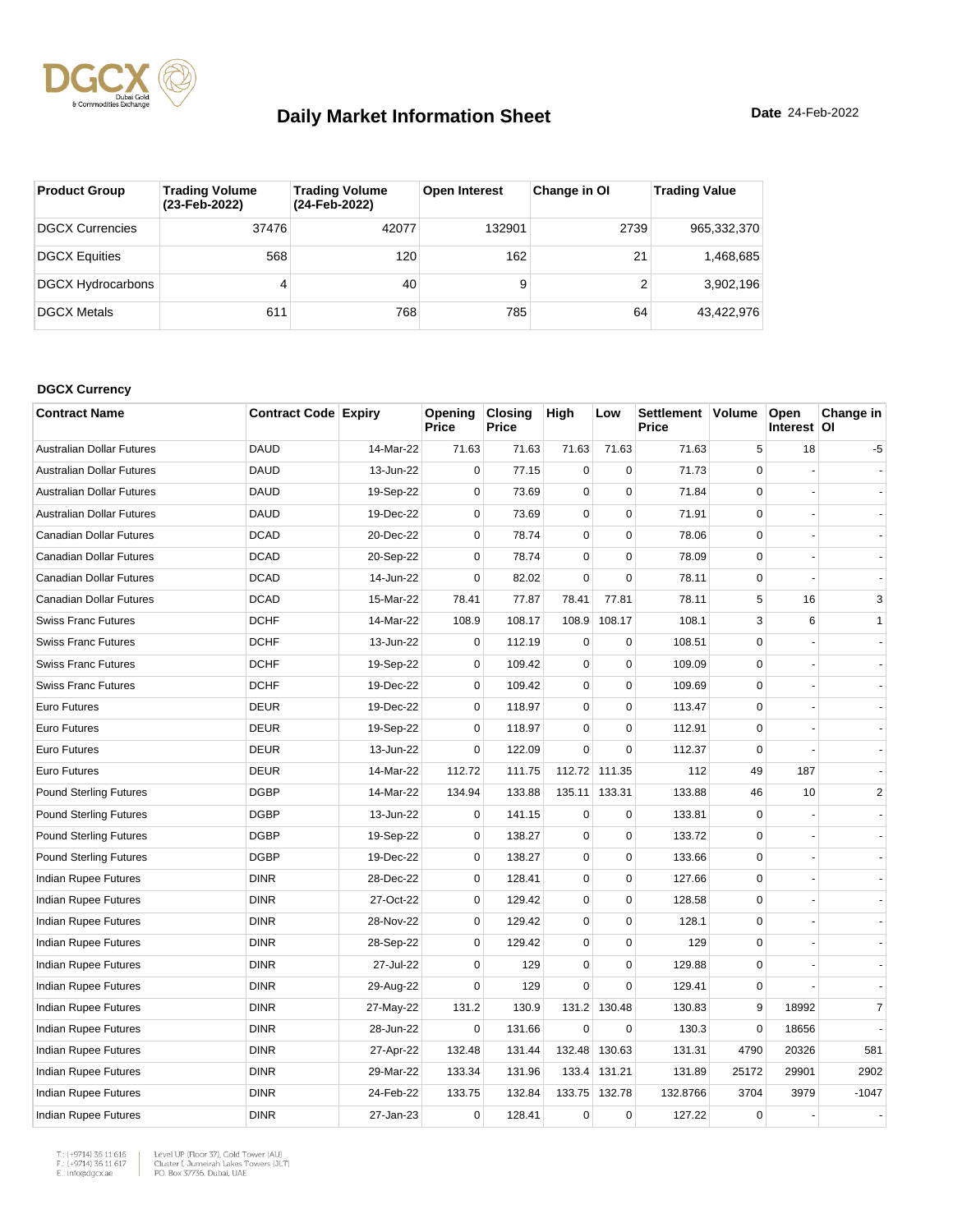

| Indian Rupee Quanto Futures | <b>DINRI</b> | 27-Jan-23 | 0           | 77.875  | $\mathbf 0$ | 0           | 78.605   | $\mathbf 0$ |       |                |
|-----------------------------|--------------|-----------|-------------|---------|-------------|-------------|----------|-------------|-------|----------------|
| Indian Rupee Quanto Futures | <b>DINRI</b> | 29-Mar-22 | 75.0425     | 76.0075 | 76.21       | 75.042<br>5 | 75.82    | 3264        | 569   | 74             |
| Indian Rupee Quanto Futures | <b>DINRI</b> | 27-Apr-22 | 75.4        | 76.5225 | 76.55       | 75.4        | 76.155   | 418         | 166   | 162            |
| Indian Rupee Quanto Futures | <b>DINRI</b> | 24-Feb-22 | 75.065      | 75.1525 | 75.155      | 75.065      | 75.2578  | 256         | 90    | 8              |
| Indian Rupee Quanto Futures | <b>DINRI</b> | 27-May-22 | 0           | 77.8825 | 0           | $\mathbf 0$ | 76.435   | 0           |       |                |
| Indian Rupee Quanto Futures | <b>DINRI</b> | 28-Jun-22 | $\mathbf 0$ | 77.52   | $\mathbf 0$ | 0           | 76.745   | 0           |       |                |
| Indian Rupee Quanto Futures | <b>DINRI</b> | 29-Aug-22 | 0           | 77      | $\mathbf 0$ | 0           | 77.275   | 0           |       |                |
| Indian Rupee Quanto Futures | DINRI        | 27-Jul-22 | 0           | 77      | $\mathbf 0$ | $\pmb{0}$   | 76.995   | 0           |       |                |
| Indian Rupee Quanto Futures | <b>DINRI</b> | 28-Sep-22 | 0           | 77.2675 | $\pmb{0}$   | 0           | 77.52    | 0           |       |                |
| Indian Rupee Quanto Futures | <b>DINRI</b> | 28-Nov-22 | $\mathbf 0$ | 77.2675 | $\mathbf 0$ | 0           | 78.065   | $\mathbf 0$ |       |                |
| Indian Rupee Quanto Futures | <b>DINRI</b> | 27-Oct-22 | $\mathbf 0$ | 77.2675 | $\mathbf 0$ | $\mathsf 0$ | 77.7725  | $\mathbf 0$ |       |                |
| Indian Rupee Quanto Futures | <b>DINRI</b> | 28-Dec-22 | 0           | 77.875  | $\mathbf 0$ | $\mathbf 0$ | 78.3325  | 0           |       |                |
| Indian Rupee Mini Futures   | <b>DINRM</b> | 28-Dec-22 | $\mathbf 0$ | 128.41  | $\mathbf 0$ | 0           | 127.66   | $\mathbf 0$ |       |                |
| Indian Rupee Mini Futures   | <b>DINRM</b> | 27-Oct-22 | $\mathbf 0$ | 129.42  | $\pmb{0}$   | $\mathbf 0$ | 128.58   | 0           |       |                |
| Indian Rupee Mini Futures   | <b>DINRM</b> | 28-Nov-22 | $\mathbf 0$ | 129.42  | $\mathbf 0$ | $\mathbf 0$ | 128.1    | 0           |       |                |
| Indian Rupee Mini Futures   | <b>DINRM</b> | 28-Sep-22 | $\mathbf 0$ | 129.42  | $\mathbf 0$ | 0           | 129      | $\mathbf 0$ |       |                |
| Indian Rupee Mini Futures   | <b>DINRM</b> | 27-Jul-22 | 0           | 129     | $\mathbf 0$ | $\mathbf 0$ | 129.88   | 0           |       |                |
| Indian Rupee Mini Futures   | DINRM        | 29-Aug-22 | 0           | 129     | $\mathbf 0$ | $\mathbf 0$ | 129.41   | 0           |       |                |
| Indian Rupee Mini Futures   | <b>DINRM</b> | 28-Jun-22 | 0           | 131.65  | 0           | 0           | 130.3    | 0           | 6002  |                |
| Indian Rupee Mini Futures   | <b>DINRM</b> | 27-May-22 | 0           | 131.84  | 0           | 0           | 130.83   | $\mathbf 0$ | 6500  |                |
| Indian Rupee Mini Futures   | <b>DINRM</b> | 24-Feb-22 | 133.42      | 133.93  | 133.93      | 132.86      | 132.8766 | 709         | 11321 | $-16$          |
| Indian Rupee Mini Futures   | <b>DINRM</b> | 27-Apr-22 | 131.85      | 130.67  | 131.85      | 130.67      | 131.31   | 51          | 7510  | -6             |
| Indian Rupee Mini Futures   | <b>DINRM</b> | 29-Mar-22 | 132.96      | 131.45  | 132.96      | 131.24      | 131.89   | 1743        | 7520  | 66             |
| Indian Rupee Mini Futures   | <b>DINRM</b> | 27-Jan-23 | 0           | 128.41  | 0           | 0           | 127.22   | 0           |       |                |
| Indian Rupee Weekly Futures | <b>DINRW</b> | 17-Mar-22 | 0           | 134.04  | $\mathbf 0$ | $\mathbf 0$ | 132.06   | 0           |       |                |
| Indian Rupee Weekly Futures | <b>DINRW</b> | 25-Mar-22 | 0           | 134.04  | 0           | 0           | 131.96   | $\mathbf 0$ |       |                |
| Indian Rupee Weekly Futures | <b>DINRW</b> | 31-Mar-22 | $\mathbf 0$ | 133.05  | $\mathbf 0$ | 0           | 131.86   | 0           |       |                |
| Indian Rupee Weekly Futures | <b>DINRW</b> | 13-Apr-22 | 0           | 132.28  | $\pmb{0}$   | $\mathbf 0$ | 131.71   | 0           |       |                |
| Indian Rupee Weekly Futures | <b>DINRW</b> | 04-Mar-22 | 0           | 133.75  | $\pmb{0}$   | 0           | 132.26   | 0           |       |                |
| Indian Rupee Weekly Futures | <b>DINRW</b> | 08-Apr-22 | 0           | 132.28  | 0           | 0           | 131.78   | $\Omega$    |       |                |
| Indian Rupee Weekly Futures | <b>DINRW</b> | 25-Feb-22 | 133.03      | 133.13  | 133.14      | 133.03      | 132.36   | 1152        |       |                |
| Indian Rupee Weekly Futures | <b>DINRW</b> | 11-Mar-22 | 0           | 134.04  | $\mathbf 0$ | 0           | 132.16   | $\mathbf 0$ |       |                |
| Japanese Yen Futures        | <b>DJPY</b>  | 14-Mar-22 | 87.02       | 86.49   | 87.37       | 86.49       | 86.49    | 19          | 13    | -5             |
| Japanese Yen Futures        | <b>DJPY</b>  | 13-Jun-22 | 0           | 91.17   | 0           | 0           | 86.7     | 0           |       |                |
| Japanese Yen Futures        | <b>DJPY</b>  | 19-Sep-22 | 0           | 91.26   | $\mathbf 0$ | $\mathbf 0$ | 87.03    | 0           |       |                |
| Japanese Yen Futures        | <b>DJPY</b>  | 19-Dec-22 | $\mathbf 0$ | 91.26   | 0           | $\mathbf 0$ | 87.42    | $\mathbf 0$ |       |                |
| Pakistani Rupee Futures     | <b>DPKR</b>  | 28-Dec-22 | 0           | 53.64   | $\mathbf 0$ | $\mathbf 0$ | 54.08    | $\mathbf 0$ |       |                |
| Pakistani Rupee Futures     | <b>DPKR</b>  | 28-Nov-22 | 0           | 56.22   | $\mathbf 0$ | $\mathsf 0$ | 54.33    | 0           |       | $\blacksquare$ |
| Pakistani Rupee Futures     | <b>DPKR</b>  | 27-Oct-22 | 0           | 56.22   | 0           | $\mathbf 0$ | 54.58    | 0           |       |                |
| Pakistani Rupee Futures     | <b>DPKR</b>  | 28-Sep-22 | $\mathbf 0$ | 56.22   | 0           | $\pmb{0}$   | 54.83    | $\mathbf 0$ |       |                |
| Pakistani Rupee Futures     | <b>DPKR</b>  | 29-Aug-22 | $\mathbf 0$ | 58      | 0           | 0           | 55.08    | 0           |       |                |
| Pakistani Rupee Futures     | <b>DPKR</b>  | 27-Jul-22 | 0           | 59      | 0           | 0           | 55.33    | 0           |       |                |
| Pakistani Rupee Futures     | <b>DPKR</b>  | 27-May-22 | 0           | 62      | $\mathsf 0$ | $\mathbf 0$ | 55.83    | 0           |       |                |
| Pakistani Rupee Futures     | <b>DPKR</b>  | 28-Jun-22 | 0           | 62      | $\pmb{0}$   | $\pmb{0}$   | 55.58    | $\pmb{0}$   |       |                |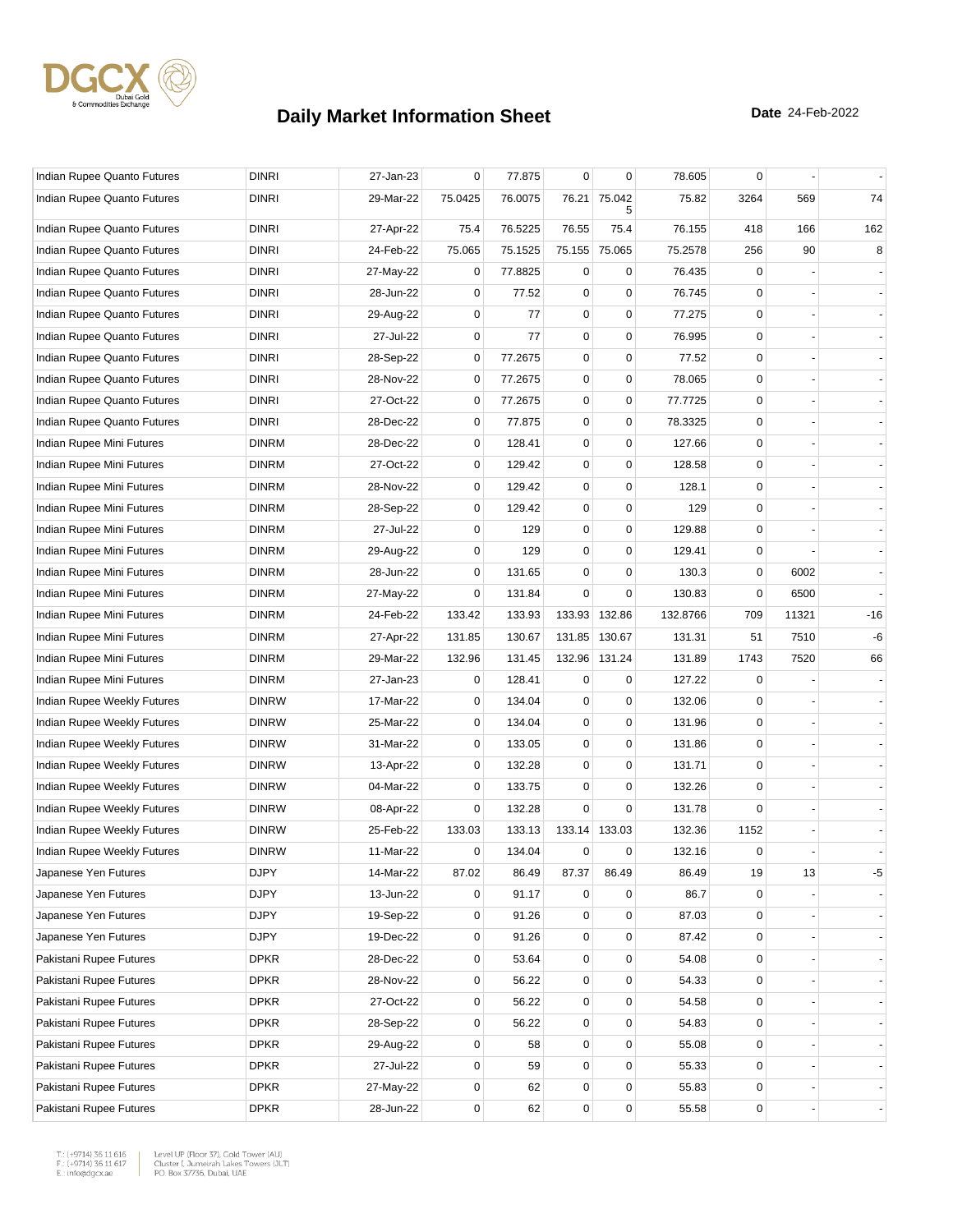

| Pakistani Rupee Futures     | <b>DPKR</b>    | 27-Apr-22 | $\mathbf{0}$ | 62      | $\mathbf 0$ | $\mathbf 0$ | 56.08    | 0        |     |    |
|-----------------------------|----------------|-----------|--------------|---------|-------------|-------------|----------|----------|-----|----|
| Pakistani Rupee Futures     | <b>DPKR</b>    | 24-Feb-22 | $\Omega$     | 57.04   | $\mathbf 0$ | $\Omega$    | 56.6917  | $\Omega$ | 6   |    |
| Pakistani Rupee Futures     | <b>DPKR</b>    | 29-Mar-22 | 56.51        | 56.47   | 56.51       | 56.47       | 56.33    | 12       | 19  | 12 |
| Pakistani Rupee Futures     | <b>DPKR</b>    | 27-Jan-23 | 0            | 53.64   | $\mathbf 0$ | $\mathbf 0$ | 53.83    | $\Omega$ |     |    |
| <b>Chinese Yuan Futures</b> | <b>DUSDCNH</b> | 16-Jan-23 | 0            | 6.5715  | $\mathbf 0$ | $\mathbf 0$ | 6.4318   | $\Omega$ |     |    |
| <b>Chinese Yuan Futures</b> | <b>DUSDCNH</b> | 13-Feb-23 | 0            | 6.5715  | $\mathbf 0$ | $\mathbf 0$ | 6.4426   | $\Omega$ |     |    |
| <b>Chinese Yuan Futures</b> | <b>DUSDCNH</b> | 14-Apr-22 | 0            | 6.6492  | $\mathbf 0$ | $\mathbf 0$ | 6.345    | $\Omega$ |     |    |
| <b>Chinese Yuan Futures</b> | <b>DUSDCNH</b> | 14-Mar-22 | $\Omega$     | 6.631   | $\mathbf 0$ | $\mathbf 0$ | 6.3314   | $\Omega$ |     |    |
| <b>Chinese Yuan Futures</b> | <b>DUSDCNH</b> | 16-May-22 | $\Omega$     | 6.5619  | $\mathbf 0$ | $\Omega$    | 6.3454   | $\Omega$ |     |    |
| <b>Chinese Yuan Futures</b> | <b>DUSDCNH</b> | 13-Jun-22 | $\mathbf{0}$ | 6.5     | $\mathbf 0$ | $\mathbf 0$ | 6.3562   | $\Omega$ |     |    |
| <b>Chinese Yuan Futures</b> | <b>DUSDCNH</b> | 18-Jul-22 | $\mathbf 0$  | 6.6053  | $\mathbf 0$ | $\mathbf 0$ | 6.367    | $\Omega$ |     |    |
| <b>Chinese Yuan Futures</b> | <b>DUSDCNH</b> | 15-Aug-22 | $\mathbf 0$  | 6.6053  | $\mathbf 0$ | $\mathbf 0$ | 6.3778   | $\Omega$ |     |    |
| <b>Chinese Yuan Futures</b> | <b>DUSDCNH</b> | 17-Oct-22 | 0            | 6.5715  | $\mathbf 0$ | $\mathbf 0$ | 6.3994   | $\Omega$ |     |    |
| <b>Chinese Yuan Futures</b> | <b>DUSDCNH</b> | 19-Sep-22 | 0            | 6.5715  | $\mathbf 0$ | $\mathbf 0$ | 6.3886   | $\Omega$ |     |    |
| <b>Chinese Yuan Futures</b> | <b>DUSDCNH</b> | 14-Nov-22 | $\mathbf{0}$ | 6.5715  | $\mathbf 0$ | $\mathbf 0$ | 6.4102   | $\Omega$ |     |    |
| <b>Chinese Yuan Futures</b> | <b>DUSDCNH</b> | 19-Dec-22 | 0            | 6.5715  | $\mathbf 0$ | $\Omega$    | 6.421    | $\Omega$ |     |    |
| South African Rand Futures  | <b>DUSDZAR</b> | 14-Mar-22 | 0            | 14.246  | $\mathbf 0$ | $\mathbf 0$ | 15.36    | $\Omega$ |     |    |
| South African Rand Futures  | <b>DUSDZAR</b> | 16-May-22 | $\mathbf 0$  | 14.246  | $\mathbf 0$ | $\mathbf 0$ | 15.397   | $\Omega$ |     |    |
| South African Rand Futures  | <b>DUSDZAR</b> | 14-Apr-22 | $\Omega$     | 14.246  | $\mathbf 0$ | $\mathbf 0$ | 15.379   | $\Omega$ |     |    |
| <b>AUD Rolling Futures</b>  | <b>SPFAUD</b>  | 31-Dec-30 | $\mathbf 0$  | 0.75051 | $\Omega$    | $\mathbf 0$ | 0.716195 | $\Omega$ |     |    |
| <b>EUR Rolling Futures</b>  | <b>SPFEUR</b>  | 31-Dec-30 | $\Omega$     | 1.14495 | $\mathbf 0$ | $\mathbf 0$ | 1.118668 | $\Omega$ | 872 |    |
| <b>GBP Rolling Futures</b>  | <b>SPFGBP</b>  | 31-Dec-30 | $\mathbf{0}$ | 1.35625 | $\mathbf 0$ | $\mathbf 0$ | 1.338505 | $\Omega$ |     |    |

#### **DGCX Equities**

| <b>Contract Name</b>        | <b>Contract Code</b> | <b>Expiry</b> | Opening<br><b>Price</b> | Closing<br><b>Price</b> | <b>High</b> | Low         | <b>Settlement</b><br>Price | <b>Volume</b> | Open<br><b>Interest</b> | Change<br>in OI |
|-----------------------------|----------------------|---------------|-------------------------|-------------------------|-------------|-------------|----------------------------|---------------|-------------------------|-----------------|
| Apple Inc Futures           | <b>DAAPL</b>         | 18-Mar-22     | $\Omega$                | 143                     | 0           | $\Omega$    | 163.26                     | 0             |                         |                 |
| Apple Inc Futures           | <b>DAAPL</b>         | 14-Apr-22     | $\Omega$                | 143                     | 0           | 0           | 163.26                     | 0             |                         |                 |
| Adani Ports and SEZ Futures | <b>DADANIPORTS</b>   | 28-Apr-22     | 0                       | 722.6                   | $\mathbf 0$ | 0           | 661.55                     | $\mathbf 0$   |                         |                 |
| Adani Ports and SEZ Futures | <b>DADANIPORTS</b>   | 24-Feb-22     | $\mathbf 0$             | 774.55                  | 0           | $\Omega$    | 654.85                     | 0             |                         |                 |
| Adani Ports and SEZ Futures | <b>DADANIPORTS</b>   | 31-Mar-22     | $\Omega$                | 734.3                   | 0           | 0           | 658.5                      | 0             |                         |                 |
| <b>Asian Paints Futures</b> | <b>DASIANPAINT</b>   | 24-Feb-22     | $\Omega$                | 3189.3                  | 0           | $\Omega$    | 3069.05                    | 0             |                         |                 |
| <b>Asian Paints Futures</b> | <b>DASIANPAINT</b>   | 28-Apr-22     | $\Omega$                | 3198.1                  | $\Omega$    | $\Omega$    | 3100.5                     | $\Omega$      |                         |                 |
| <b>Asian Paints Futures</b> | <b>DASIANPAINT</b>   | 31-Mar-22     | $\overline{0}$          | 3412.45                 | $\mathbf 0$ | $\Omega$    | 3086.25                    | 0             |                         |                 |
| Axis Bank Ltd Futures       | <b>DAXSB</b>         | 31-Mar-22     | 753.25                  | 731.35                  | 753.25      | 731.35      | 734.4                      | 4             | 8                       |                 |
| Axis Bank Ltd Futures       | <b>DAXSB</b>         | 28-Apr-22     | $\mathbf 0$             | 764.45                  | 0           | 0           | 737.8                      | 0             |                         |                 |
| Axis Bank Ltd Futures       | <b>DAXSB</b>         | 24-Feb-22     | 0                       | 778.75                  | 0           | 0           | 730.3                      | 0             |                         |                 |
| Bajaj Auto Futures          | <b>DBAJAJAUTO</b>    | 24-Feb-22     | 0                       | 3458.35                 | 0           | $\mathbf 0$ | 3478.9                     | $\mathbf 0$   |                         |                 |
| Bajaj Auto Futures          | <b>DBAJAJAUTO</b>    | 28-Apr-22     | $\Omega$                | 3525.3                  | $\Omega$    | $\Omega$    | 3514.55                    | $\Omega$      |                         |                 |
| Bajaj Auto Futures          | <b>DBAJAJAUTO</b>    | 31-Mar-22     | $\mathbf{0}$            | 3245.25                 | $\mathbf 0$ | 0           | 3498.4                     | 0             |                         |                 |
| Bajaj Finserv Ltd Futures   | <b>DBAJAJFINSV</b>   | 31-Mar-22     | $\overline{0}$          | 16391.95                | 0           | 0           | 15330.65                   | 0             |                         |                 |
| Bajaj Finserv Ltd Futures   | <b>DBAJAJFINSV</b>   | 28-Apr-22     | 0                       | 15780.6                 | 0           | $\Omega$    | 15401.35                   | 0             |                         |                 |
| Bajaj Finserv Ltd Futures   | <b>DBAJAJFINSV</b>   | 24-Feb-22     | $\overline{0}$          | 17670.65                | $\mathbf 0$ | $\Omega$    | 15245.2                    | 0             |                         |                 |
| Bajaj Finance Futures       | <b>DBAJFINANCE</b>   | 24-Feb-22     | $\Omega$                | 7020.3                  | 0           | $\Omega$    | 6627.8                     | 0             |                         |                 |
| Bajaj Finance Futures       | <b>DBAJFINANCE</b>   | 28-Apr-22     | $\mathbf 0$             | 7076.6                  | 0           | $\Omega$    | 6695.7                     | 0             |                         |                 |

T.: (+9714) 36 11 616<br>F.: (+9714) 36 11 617<br>E.: info@dgcx.ae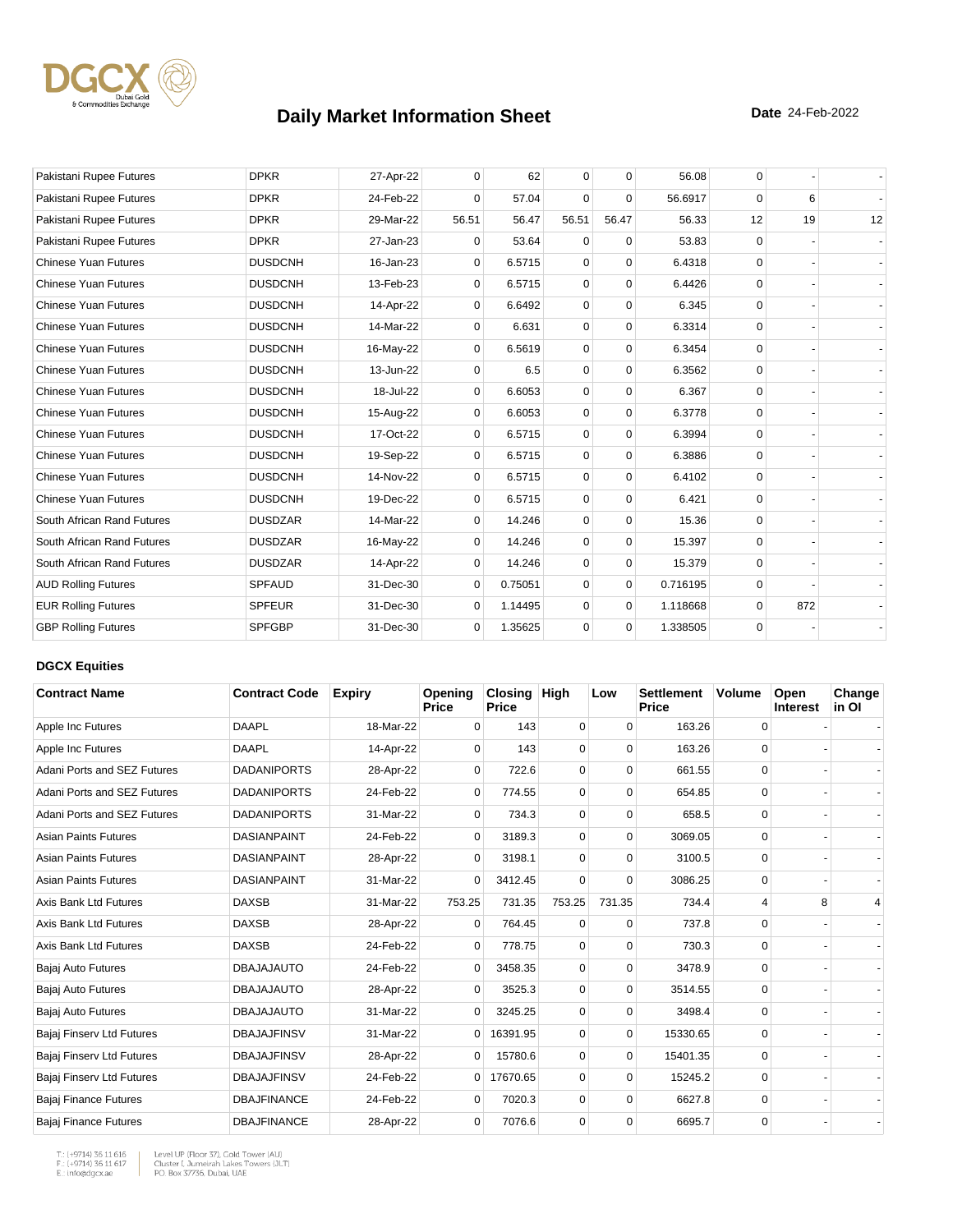

| Bajaj Finance Futures                   | <b>DBAJFINANCE</b> | 31-Mar-22 | 6891.75     | 6881    | 6891.75                 | 6881         | 6664.95 | 12                      |    | -6 |
|-----------------------------------------|--------------------|-----------|-------------|---------|-------------------------|--------------|---------|-------------------------|----|----|
| <b>Bharti Airtel Futures</b>            | DBHARTIARTL        | 31-Mar-22 | 680.05      | 680.05  | 680.05                  | 680.05       | 674.65  | 20                      |    |    |
| <b>Bharti Airtel Futures</b>            | DBHARTIARTL        | 28-Apr-22 | 683.35      | 681.7   | 683.35                  | 681.55       | 677.75  | 20                      |    |    |
| <b>Bharti Airtel Futures</b>            | <b>DBHARTIARTL</b> | 24-Feb-22 | 0           | 703.1   | 0                       | 0            | 670.9   | 0                       |    |    |
| <b>BPCL Futures</b>                     | <b>DBPCL</b>       | 24-Feb-22 | 0           | 409.4   | 0                       | $\mathbf 0$  | 333.05  | 0                       |    |    |
| <b>BPCL Futures</b>                     | <b>DBPCL</b>       | 28-Apr-22 | 0           | 388.8   | 0                       | $\mathbf 0$  | 336.45  | 0                       |    |    |
| <b>BPCL Futures</b>                     | <b>DBPCL</b>       | 31-Mar-22 | 0           | 383.2   | 0                       | 0            | 334.9   | 0                       |    |    |
| Britannia Industries Ltd Futures        | DBRITANNIA         | 31-Mar-22 | 0           | 3623.5  | 0                       | 0            | 3465.3  | 0                       |    |    |
| <b>Britannia Industries Ltd Futures</b> | DBRITANNIA         | 28-Apr-22 | 0           | 3596.65 | $\pmb{0}$               | $\mathbf 0$  | 3481.3  | 0                       |    |    |
| <b>Britannia Industries Ltd Futures</b> | <b>DBRITANNIA</b>  | 24-Feb-22 | 0           | 3677.85 | 0                       | $\mathbf 0$  | 3446    | 0                       |    |    |
| Cipla Futures                           | <b>DCIPLA</b>      | 24-Feb-22 | 0           | 906.9   | 0                       | $\mathbf 0$  | 895.8   | 0                       |    |    |
| Cipla Futures                           | <b>DCIPLA</b>      | 28-Apr-22 | 0           | 920.35  | 0                       | $\mathbf 0$  | 905     | 0                       |    |    |
| Cipla Futures                           | <b>DCIPLA</b>      | 31-Mar-22 | 0           | 965.95  | 0                       | 0            | 900.8   | 0                       |    |    |
| Coal India Futures                      | <b>DCOALINDIA</b>  | 31-Mar-22 | 0           | 148.25  | 0                       | $\mathbf 0$  | 150.85  | $\mathbf 0$             |    |    |
| Coal India Futures                      | <b>DCOALINDIA</b>  | 28-Apr-22 | 0           | 163.8   | 0                       | $\mathbf 0$  | 151.55  | 0                       |    |    |
| Coal India Futures                      | <b>DCOALINDIA</b>  | 24-Feb-22 | 0           | 161.5   | 0                       | 0            | 150     | 0                       |    |    |
| Divis Laboratories Ltd Futures          | <b>DDIVISLAB</b>   | 24-Feb-22 | 0           | 4753.2  | 0                       | $\mathbf 0$  | 3936.65 | $\mathbf 0$             |    |    |
| Divis Laboratories Ltd Futures          | <b>DDIVISLAB</b>   | 28-Apr-22 | 0           | 4114.8  | 0                       | $\mathbf 0$  | 3977    | 0                       |    |    |
| Divis Laboratories Ltd Futures          | <b>DDIVISLAB</b>   | 31-Mar-22 | 0           | 4692.15 | 0                       | 0            | 3958.7  | 0                       |    |    |
| Dr Reddys Labs Futures                  | <b>DDRREDDY</b>    | 31-Mar-22 | 0           | 4972.75 | 0                       | $\mathbf 0$  | 4115.45 | 0                       |    |    |
| Dr Reddys Labs Futures                  | <b>DDRREDDY</b>    | 28-Apr-22 | 0           | 4474.25 | $\mathbf 0$             | $\mathbf 0$  | 4134.4  | 0                       |    |    |
| Dr Reddys Labs Futures                  | <b>DDRREDDY</b>    | 24-Feb-22 | 0           | 4667.2  | $\mathbf 0$             | $\mathbf 0$  | 4092.5  | 0                       |    |    |
| <b>Eicher Motors Futures</b>            | <b>DEICHERMOT</b>  | 24-Feb-22 | 0           | 2575.1  | 0                       | $\mathbf 0$  | 2617.15 | 0                       |    |    |
| <b>Eicher Motors Futures</b>            | <b>DEICHERMOT</b>  | 28-Apr-22 | 0           | 2735.6  | 0                       | $\mathbf 0$  | 2643.95 | 0                       |    |    |
| <b>Eicher Motors Futures</b>            | <b>DEICHERMOT</b>  | 31-Mar-22 | 0           | 2592.5  | 0                       | $\mathbf 0$  | 2631.8  | 0                       |    |    |
| <b>Facebook Inc Futures</b>             | <b>DFB</b>         | 18-Mar-22 | 0           | 328.22  | $\pmb{0}$               | $\mathbf 0$  | 201.62  | 0                       |    |    |
| <b>Facebook Inc Futures</b>             | <b>DFB</b>         | 14-Apr-22 | 0           | 328.22  | 0                       | $\mathbf 0$  | 201.62  | 0                       |    |    |
| <b>GAIL India Futures</b>               | <b>DGAIL</b>       | 31-Mar-22 | 0           | 129.45  | 0                       | $\mathbf 0$  | 130.5   | 0                       |    |    |
| <b>GAIL India Futures</b>               | <b>DGAIL</b>       | 28-Apr-22 | 0           | 146.1   | 0                       | $\mathbf 0$  | 131.1   | 0                       |    |    |
| <b>GAIL India Futures</b>               | <b>DGAIL</b>       | 24-Feb-22 | 0           | 142.3   | 0                       | 0            | 129.75  | 0                       |    |    |
| Alphabet Inc Futures                    | <b>DGOOGL</b>      | 18-Mar-22 | 0           | 2810.8  | 0                       | $\mathbf 0$  | 2580    | 0                       |    |    |
| Alphabet Inc Futures                    | <b>DGOOGL</b>      | 14-Apr-22 | $\mathbf 0$ | 2810.8  | $\mathbf 0$             | $\mathbf 0$  | 2580    | $\mathbf{0}$            |    |    |
| Grasim Industries Ltd Futures           | <b>DGRASIM</b>     | 28-Apr-22 | 0           | 1749.15 | 0                       | 0            | 1560.15 | 0                       |    |    |
| Grasim Industries Ltd Futures           | <b>DGRASIM</b>     | 31-Mar-22 | $\mathbf 0$ | 1615.8  | 0                       | $\mathbf 0$  | 1553    | 0                       |    |    |
| Grasim Industries Ltd Futures           | <b>DGRASIM</b>     | 24-Feb-22 | 0           | 1773.25 | 0                       | 0            | 1544.35 | 0                       |    |    |
| <b>HCL Tech Futures</b>                 | <b>DHCLTECH</b>    | 24-Feb-22 | 0           | 1136.3  | 0                       | 0            | 1098.55 | 0                       |    |    |
| <b>HCL Tech Futures</b>                 | DHCLTECH           | 31-Mar-22 | 0           | 1335.35 | 0                       | $\mathbf 0$  | 1104.7  | 0                       |    |    |
| <b>HCL Tech Futures</b>                 | DHCLTECH           | 28-Apr-22 | 0           | 1141.9  | 0                       | 0            | 1109.8  | 0                       |    |    |
| <b>HDFC Futures</b>                     | <b>DHDFC</b>       | 28-Apr-22 | 0           | 2571.65 | 0                       | 0            | 2367.05 | 0                       |    |    |
| <b>HDFC Futures</b>                     | <b>DHDFC</b>       | 24-Feb-22 | 0           | 2461.8  | 0                       | 0            | 2343.05 | 0                       | 6  |    |
| <b>HDFC Futures</b>                     | <b>DHDFC</b>       | 31-Mar-22 | 2390        | 2362.95 |                         | 2390 2362.95 | 2356.2  | $\overline{\mathbf{c}}$ | 3  |    |
| <b>HDFC Bank Ltd Futures</b>            | <b>DHDFCB</b>      | 24-Feb-22 | 0           | 1513.4  | 0                       | 0            | 1419.4  | 0                       | 1  |    |
| <b>HDFC Bank Ltd Futures</b>            | <b>DHDFCB</b>      | 28-Apr-22 | 0           | 1512.2  | 0                       | 0            | 1433.95 | 0                       |    |    |
| <b>HDFC Bank Ltd Futures</b>            | <b>DHDFCB</b>      | 31-Mar-22 | 1447.15     |         | 1447.15 1447.15 1447.15 |              | 1427.35 | 4                       | 14 | 4  |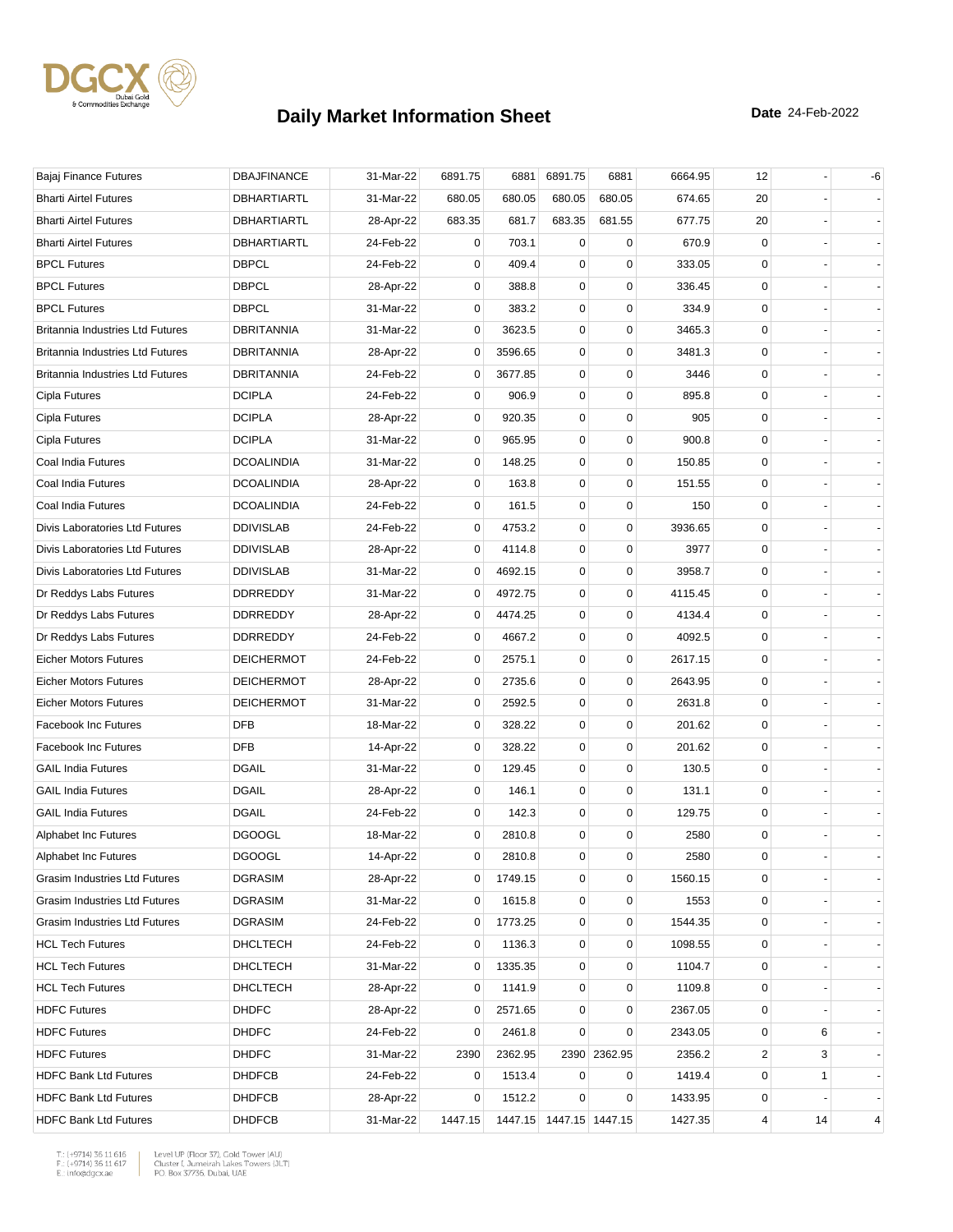

| Hero MotoCorp Futures                | <b>DHEROMOTOCO</b> | 28-Apr-22 | 0       | 2827.1     | 0           | $\mathbf 0$     | 2515.9   | 0                       |                |                |
|--------------------------------------|--------------------|-----------|---------|------------|-------------|-----------------|----------|-------------------------|----------------|----------------|
| Hero MotoCorp Futures                | <b>DHEROMOTOCO</b> | 31-Mar-22 | 0       | 2465.7     | $\mathbf 0$ | $\mathbf 0$     | 2504.35  | 0                       |                |                |
| Hero MotoCorp Futures                | <b>DHEROMOTOCO</b> | 24-Feb-22 | 0       | 2660.55    | 0           | $\mathbf 0$     | 2490.4   | $\mathbf 0$             |                |                |
| Hindalco Ind Futures                 | <b>DHINDALCO</b>   | 24-Feb-22 | 0       | 518.5      | 0           | $\mathbf 0$     | 517.65   | 0                       |                |                |
| <b>Hindalco Ind Futures</b>          | <b>DHINDALCO</b>   | 31-Mar-22 | 0       | 520.75     | 0           | $\mathbf 0$     | 520.55   | $\mathbf 0$             |                |                |
| <b>Hindalco Ind Futures</b>          | <b>DHINDALCO</b>   | 28-Apr-22 | 0       | 493.6      | $\mathbf 0$ | $\mathbf 0$     | 522.95   | 0                       |                |                |
| <b>Hindustan Unilever Futures</b>    | DHINDUNILVR        | 28-Apr-22 | 0       | 2365       | $\Omega$    | $\mathbf 0$     | 2193.65  | 0                       |                |                |
| <b>Hindustan Unilever Futures</b>    | DHINDUNILVR        | 31-Mar-22 | 2208.95 | 2208.95    |             | 2208.95 2208.95 | 2183.55  | 4                       | 14             | $\overline{4}$ |
| <b>Hindustan Unilever Futures</b>    | DHINDUNILVR        | 24-Feb-22 | 0       | 2263.1     | 0           | 0               | 2171.4   | 0                       |                |                |
| <b>ICICI Bank Ltd Futures</b>        | <b>DICICIBC</b>    | 24-Feb-22 | 0       | 750.9      | $\mathbf 0$ | $\mathbf 0$     | 707.4    | $\mathbf 0$             | 2              |                |
| <b>ICICI Bank Ltd Futures</b>        | <b>DICICIBC</b>    | 31-Mar-22 | 723.45  | 704.7      | 723.45      | 704.7           | 711.35   | 10                      | $\overline{7}$ | 4              |
| <b>ICICI Bank Ltd Futures</b>        | <b>DICICIBC</b>    | 28-Apr-22 | 0       | 814.65     | 0           | 0               | 714.65   | 0                       |                |                |
| IndusInd Bank Futures                | <b>DINDUSINDBK</b> | 28-Apr-22 | 0       | 898.55     | 0           | 0               | 884.6    | 0                       |                |                |
| IndusInd Bank Futures                | <b>DINDUSINDBK</b> | 31-Mar-22 | 0       | 897.7      | $\mathbf 0$ | $\mathbf 0$     | 880.55   | 0                       |                |                |
| IndusInd Bank Futures                | <b>DINDUSINDBK</b> | 24-Feb-22 | 0       | 985        | $\mathbf 0$ | $\mathbf 0$     | 875.65   | 0                       |                |                |
| Infosys Ltd Futures                  | <b>DINFO</b>       | 24-Feb-22 | 0       | 1729       | 0           | 0               | 1678.15  | 0                       |                |                |
| Infosys Ltd Futures                  | <b>DINFO</b>       | 31-Mar-22 | 1705    | 1690       | 1705        | 1690            | 1687.55  | $\overline{\mathbf{c}}$ | 2              |                |
| Infosys Ltd Futures                  | <b>DINFO</b>       | 28-Apr-22 | 0       | 1750.1     | $\mathbf 0$ | $\mathbf 0$     | 1695.35  | 0                       |                |                |
| <b>IOC Futures</b>                   | <b>DIOC</b>        | 28-Apr-22 | 0       | 123.4      | 0           | 0               | 111.15   | 0                       |                |                |
| <b>IOC Futures</b>                   | <b>DIOC</b>        | 31-Mar-22 | 0       | 112.05     | $\mathbf 0$ | $\mathbf 0$     | 110.6    | 0                       |                |                |
| <b>IOC Futures</b>                   | <b>DIOC</b>        | 24-Feb-22 | 0       | 129.55     | $\mathbf 0$ | $\mathbf 0$     | 110      | 0                       |                |                |
| <b>ITC Futures</b>                   | <b>DITC</b>        | 24-Feb-22 | 0       | 216.75     | $\mathbf 0$ | $\mathbf 0$     | 208.5    | 0                       |                |                |
| <b>ITC Futures</b>                   | <b>DITC</b>        | 31-Mar-22 | 208.9   | 209        | 214         | 208.9           | 209.65   | 5                       | 40             | $-1$           |
| <b>ITC Futures</b>                   | <b>DITC</b>        | 28-Apr-22 | 0       | 217.8      | $\mathbf 0$ | $\mathbf 0$     | 210.65   | 0                       |                |                |
| JP Morgan Chase Futures              | <b>DJPM</b>        | 18-Mar-22 | 0       | 162.79     | $\mathbf 0$ | 0               | 150.72   | 0                       |                |                |
| JP Morgan Chase Futures              | <b>DJPM</b>        | 14-Apr-22 | 0       | 162.79     | 0           | $\mathbf 0$     | 150.72   | 0                       |                |                |
| <b>JSW Steel Limited Futures</b>     | <b>DJSWSTEEL</b>   | 28-Apr-22 | 0       | 641.35     | 0           | $\mathbf 0$     | 575.2    | 0                       |                |                |
| <b>JSW Steel Limited Futures</b>     | <b>DJSWSTEEL</b>   | 31-Mar-22 | 0       | 654.7      | 0           | $\mathbf 0$     | 572.55   | $\mathbf 0$             |                |                |
| <b>JSW Steel Limited Futures</b>     | <b>DJSWSTEEL</b>   | 24-Feb-22 | 0       | 693.5      | 0           | $\mathbf 0$     | 569.35   | 0                       |                |                |
| Kotak Mahindra Bank Futures          | <b>DKOTAKBANK</b>  | 24-Feb-22 | 0       | 1892       | $\mathbf 0$ | $\mathbf 0$     | 1794.85  | 0                       |                |                |
| Kotak Mahindra Bank Futures          | <b>DKOTAKBANK</b>  | 31-Mar-22 | 1778.75 | 1778.75    |             | 1778.75 1778.75 | 1804.9   | 1                       | 1              | $\mathbf{1}$   |
| Kotak Mahindra Bank Futures          | <b>DKOTAKBANK</b>  | 28-Apr-22 | 0       | 1884.7     | $\mathbf 0$ | 0               | 1813.25  | $\mathbf 0$             |                |                |
| Larsen Toubro Ltd Futures            | DLT                | 28-Apr-22 | 0       | 1956.5     | 0           | $\pmb{0}$       | 1775.35  | 0                       |                |                |
| Larsen Toubro Ltd Futures            | DLT                | 31-Mar-22 | 1799.4  | 1764.8     | 1799.4      | 1764.8          | 1767.2   | $\overline{7}$          | 12             | 2              |
| Larsen Toubro Ltd Futures            | <b>DLT</b>         | 24-Feb-22 | 0       | 1830.4     | 0           | 0               | 1757.35  | 0                       | 2              |                |
| Mahindra N Mahindra Futures          | <b>DMNM</b>        | 24-Feb-22 | 0       | 906.65     | 0           | 0               | 795.8    | 0                       |                |                |
| Mahindra N Mahindra Futures          | <b>DMNM</b>        | 31-Mar-22 | 0       | 840.75     | 0           | $\mathbf 0$     | 800.25   | 0                       |                |                |
| Mahindra N Mahindra Futures          | <b>DMNM</b>        | 28-Apr-22 | 0       | 868.35     | 0           | $\pmb{0}$       | 803.95   | 0                       |                |                |
| <b>Microsoft Corporation Futures</b> | <b>DMSFT</b>       | 18-Mar-22 | 0       | 300.83     | 0           | 0               | 286.98   | 0                       |                |                |
| <b>Microsoft Corporation Futures</b> | <b>DMSFT</b>       | 14-Apr-22 | 0       | 300.83     | 0           | $\mathbf 0$     | 286.98   | 0                       |                |                |
| Maruti Suzuki Ltd Futures            | <b>DMSIL</b>       | 28-Apr-22 | 0       | 8742       | $\mathbf 0$ | $\mathbf 0$     | 8294.25  | 0                       |                |                |
| Maruti Suzuki Ltd Futures            | <b>DMSIL</b>       | 31-Mar-22 | 8441.55 | 8281.8     | 8441.55     | 8281.8          | 8256.15  | 2                       | 3              | -2             |
| Maruti Suzuki Ltd Futures            | <b>DMSIL</b>       | 24-Feb-22 | 0       | 8712.95    | 0           | 0               | 8210.15  | 0                       |                |                |
| Nestle India Limited Futures         | <b>DNESTLEIND</b>  | 24-Feb-22 |         | 0 19374.15 | 0           | $\mathbf 0$     | 17744.75 | 0                       |                |                |

 $\begin{tabular}{|l|l|l|l|} \hline $\mathsf{T}$: $(+9714)$ 36 11 616 & \textit{Level UP (Flow 37)},\textit{Gold Tower (AU)}$ \\ \hline \multicolumn{3}{|l|}{\mathsf{F}}:\\ $(+9714)$ 36 11 617 & \textit{Cluster I, Jumerirah Lakes Tower (JUT)}$ \\ \multicolumn{3}{|l|}{\mathsf{E}}:\\ $\text{infogdgcxae}$ & \multicolumn{3}{|l|}{\mathsf{PO}}. \textit{Box 37736, Dubai, UAE} \hline \end{tabular}$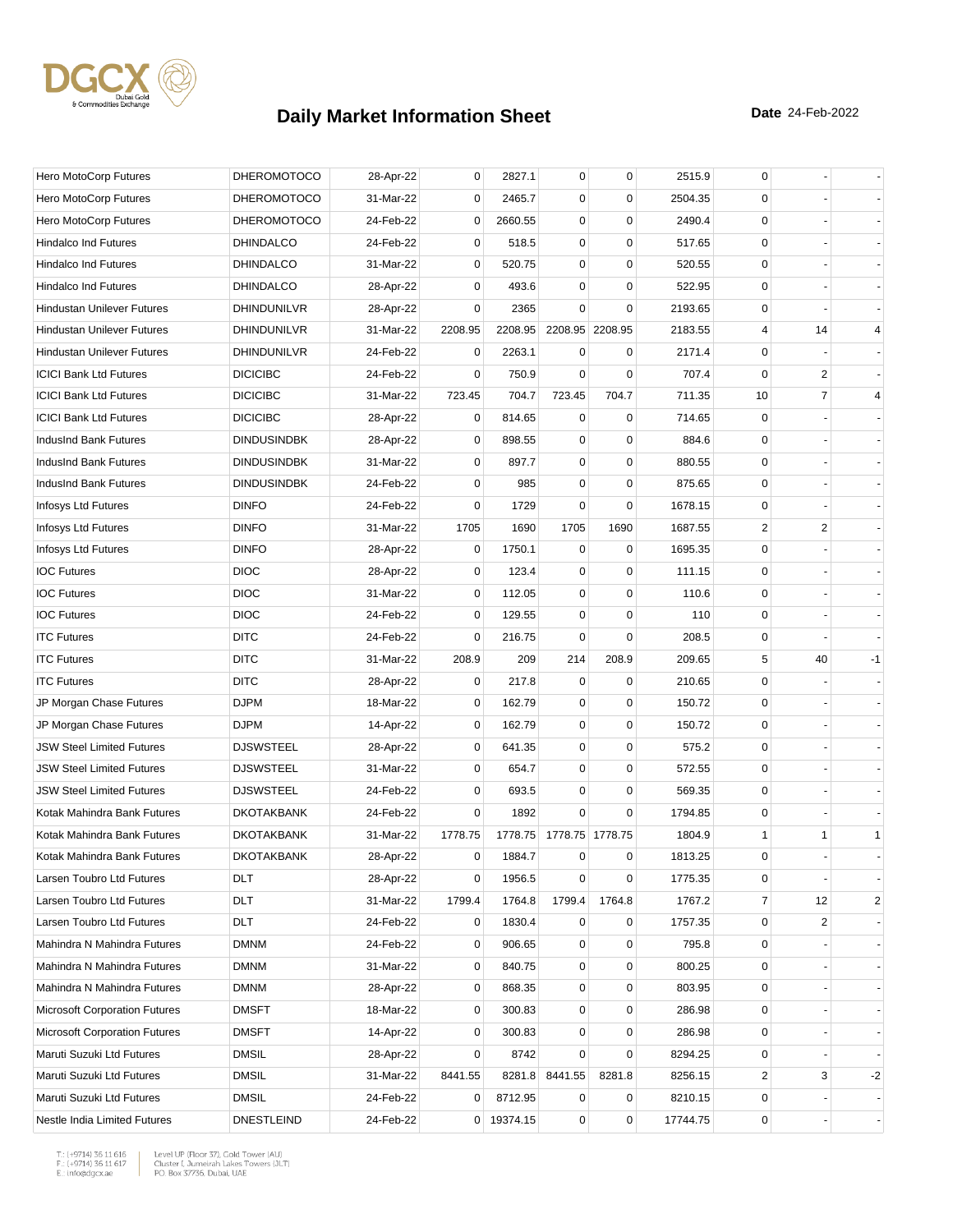

| Nestle India Limited Futures                     | <b>DNESTLEIND</b>  | 31-Mar-22 | 0            | 19675.9  | 0           | 0               | 17844.2  | 0            |                |                          |
|--------------------------------------------------|--------------------|-----------|--------------|----------|-------------|-----------------|----------|--------------|----------------|--------------------------|
| Nestle India Limited Futures                     | <b>DNESTLEIND</b>  | 28-Apr-22 | $\mathbf{0}$ | 19095.25 | 0           | 0               | 17926.55 | 0            |                |                          |
| <b>NTPC Futures</b>                              | <b>DNTPC</b>       | 28-Apr-22 | 0            | 137.5    | 0           | $\mathbf 0$     | 125.65   | 0            |                |                          |
| <b>NTPC Futures</b>                              | <b>DNTPC</b>       | 31-Mar-22 | 0            | 128.6    | 0           | $\mathbf 0$     | 125.1    | 0            |                |                          |
| <b>NTPC Futures</b>                              | <b>DNTPC</b>       | 24-Feb-22 | 0            | 137.35   | 0           | $\mathbf 0$     | 124.4    | 0            |                |                          |
| <b>ONGC Futures</b>                              | <b>DONGC</b>       | 24-Feb-22 | $\mathbf 0$  | 155.75   | 0           | $\mathbf 0$     | 156.65   | 0            |                |                          |
| <b>ONGC Futures</b>                              | <b>DONGC</b>       | 31-Mar-22 | 0            | 142.45   | 0           | $\mathbf 0$     | 157.55   | 0            |                |                          |
| <b>ONGC Futures</b>                              | <b>DONGC</b>       | 28-Apr-22 | 0            | 167.8    | 0           | 0               | 158.25   | 0            |                |                          |
| <b>Power Grid Futures</b>                        | <b>DPOWERGRID</b>  | 28-Apr-22 | 0            | 222.45   | 0           | 0               | 193.05   | 0            |                |                          |
| Power Grid Futures                               | <b>DPOWERGRID</b>  | 31-Mar-22 | 0            | 208.2    | $\mathbf 0$ | $\mathbf 0$     | 192.15   | 0            |                |                          |
| <b>Power Grid Futures</b>                        | <b>DPOWERGRID</b>  | 24-Feb-22 | 0            | 206.35   | 0           | 0               | 191.1    | 0            |                |                          |
| <b>Reliance Industries Ltd Futures</b>           | DRIL               | 24-Feb-22 | $\mathbf 0$  | 2383.45  | $\mathbf 0$ | $\mathbf 0$     | 2255.75  | 0            | $\overline{c}$ |                          |
| <b>Reliance Industries Ltd Futures</b>           | <b>DRIL</b>        | 31-Mar-22 | 2312         | 2254.7   | 2312        | 2254.7          | 2268.4   | 2            | 8              | $\overline{c}$           |
| <b>Reliance Industries Ltd Futures</b>           | <b>DRIL</b>        | 28-Apr-22 | 0            | 2411.7   | 0           | 0               | 2278.85  | 0            |                |                          |
| SBI Life Insurance Company Ltd<br><b>Futures</b> | <b>DSBILIFE</b>    | 28-Apr-22 | 0            | 1247.95  | 0           | $\mathbf 0$     | 1065     | 0            |                |                          |
| SBI Life Insurance Company Ltd<br><b>Futures</b> | <b>DSBILIFE</b>    | 31-Mar-22 | $\mathbf 0$  | 1211.8   | 0           | $\mathbf 0$     | 1060.1   | 0            |                |                          |
| SBI Life Insurance Company Ltd<br><b>Futures</b> | <b>DSBILIFE</b>    | 24-Feb-22 | 0            | 1181.25  | $\mathbf 0$ | $\mathbf 0$     | 1054.2   | 0            |                |                          |
| State Bank of India Futures                      | <b>DSBIN</b>       | 24-Feb-22 | 0            | 499.35   | 0           | 0               | 472.65   | 0            |                |                          |
| State Bank of India Futures                      | <b>DSBIN</b>       | 31-Mar-22 | 478.6        | 478.6    | 478.6       | 478.6           | 475.3    | $\mathbf{1}$ | 5              | $\mathbf{1}$             |
| State Bank of India Futures                      | <b>DSBIN</b>       | 28-Apr-22 | 0            | 523      | 0           | 0               | 477.5    | 0            |                |                          |
| Sun Pharma Futures                               | <b>DSUNPHARMA</b>  | 28-Apr-22 | 0            | 821.1    | 0           | $\mathbf 0$     | 826.65   | 0            |                |                          |
| Sun Pharma Futures                               | <b>DSUNPHARMA</b>  | 31-Mar-22 | 0            | 845.95   | 0           | 0               | 822.85   | 0            |                |                          |
| Sun Pharma Futures                               | <b>DSUNPHARMA</b>  | 24-Feb-22 | 0            | 843.75   | 0           | 0               | 818.25   | 0            |                |                          |
| <b>Tata Steel Futures</b>                        | <b>DTATASTEEL</b>  | 24-Feb-22 | 0            | 1141.8   | $\mathbf 0$ | $\mathbf 0$     | 1074     | 0            |                |                          |
| <b>Tata Steel Futures</b>                        | <b>DTATASTEEL</b>  | 31-Mar-22 | 1094         | 1089.65  |             | 1099.15 1089.65 | 1080     | 7            | 10             | 5                        |
| <b>Tata Steel Futures</b>                        | <b>DTATASTEEL</b>  | 28-Apr-22 | 0            | 1127.1   | 0           | 0               | 1085     | 0            |                |                          |
| <b>TCS Ltd Futures</b>                           | <b>DTCS</b>        | 28-Apr-22 | $\mathbf 0$  | 3831     | $\Omega$    | $\mathbf 0$     | 3436.5   | $\mathbf 0$  |                |                          |
| <b>TCS Ltd Futures</b>                           | <b>DTCS</b>        | 31-Mar-22 | 3490.7       | 3412.85  | 3490.7      | 3412            | 3420.7   | 11           | 5              | -3                       |
| <b>TCS Ltd Futures</b>                           | <b>DTCS</b>        | 24-Feb-22 | 0            | 3574.15  | 0           | 0               | 3401.65  | 0            |                |                          |
| <b>Tech Mahindra Futures</b>                     | <b>DTECHM</b>      | 24-Feb-22 | 0            | 1561.25  | 0           | $\mathbf 0$     | 1333     | 0            |                |                          |
| Tech Mahindra Futures                            | <b>DTECHM</b>      | 31-Mar-22 | 0            | 1824.95  | 0           | $\Omega$        | 1340.45  | $\Omega$     |                |                          |
| <b>Tech Mahindra Futures</b>                     | <b>DTECHM</b>      | 28-Apr-22 | 0            | 1524.9   | 0           | $\mathbf 0$     | 1346.65  | 0            |                |                          |
| <b>Titan Company Limited Futures</b>             | <b>DTITAN</b>      | 28-Apr-22 | 0            | 2415.05  | 0           | $\pmb{0}$       | 2431.25  | 0            |                |                          |
| <b>Titan Company Limited Futures</b>             | <b>DTITAN</b>      | 31-Mar-22 | 0            | 2471.15  | 0           | 0               | 2420.1   | 0            |                |                          |
| <b>Titan Company Limited Futures</b>             | <b>DTITAN</b>      | 24-Feb-22 | 0            | 2411.65  | 0           | $\mathbf 0$     | 2406.6   | 0            |                |                          |
| <b>Tata Motors Ltd Futures</b>                   | <b>DTTMT</b>       | 24-Feb-22 | 0            | 478.7    | 0           | 0               | 427.95   | 0            |                |                          |
| <b>Tata Motors Ltd Futures</b>                   | DTTMT              | 31-Mar-22 | 449.2        | 438.8    | 449.2       | 438.8           | 430.35   | 6            | 17             | 6                        |
| <b>Tata Motors Ltd Futures</b>                   | DTTMT              | 28-Apr-22 | 0            | 498.5    | 0           | 0               | 432.35   | 0            |                | $\overline{\phantom{a}}$ |
| <b>Ultratech Cement Futures</b>                  | <b>DULTRACEMCO</b> | 28-Apr-22 | 0            | 7213.4   | 0           | $\mathbf 0$     | 6484.2   | 0            |                |                          |
| <b>Ultratech Cement Futures</b>                  | <b>DULTRACEMCO</b> | 31-Mar-22 | 0            | 7499.85  | 0           | $\mathbf 0$     | 6454.4   | 0            |                |                          |
| <b>Ultratech Cement Futures</b>                  | <b>DULTRACEMCO</b> | 24-Feb-22 | 0            | 7691.4   | 0           | $\pmb{0}$       | 6418.45  | 0            |                |                          |
| <b>UPL Futures</b>                               | <b>DUPL</b>        | 24-Feb-22 | 0            | 732.55   | 0           | $\pmb{0}$       | 632.3    | 0            |                |                          |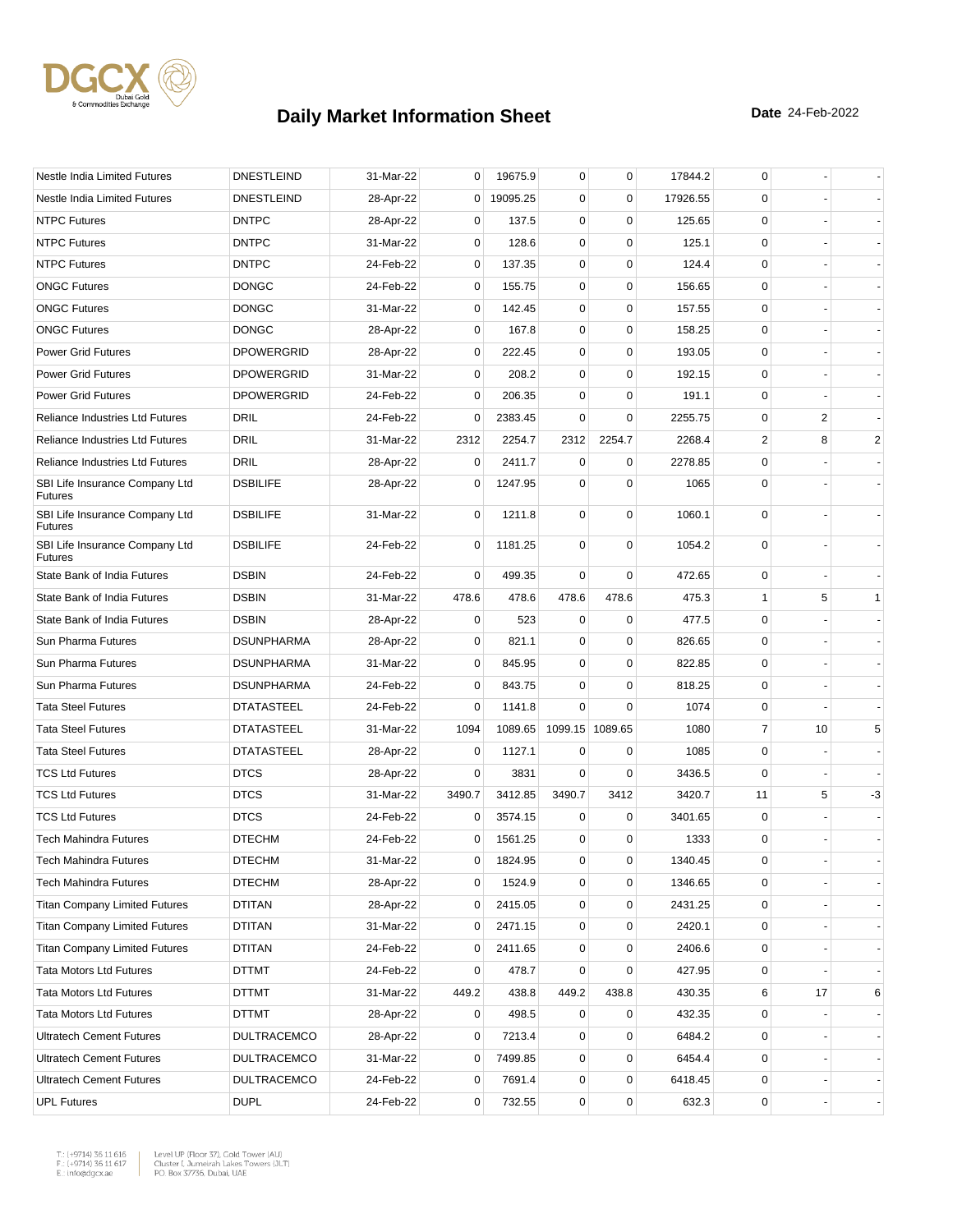

| <b>UPL Futures</b>      | <b>DUPL</b>     | 31-Mar-22 | 0              | 757    | 0 | 0 | 635.85 | 0        |  |
|-------------------------|-----------------|-----------|----------------|--------|---|---|--------|----------|--|
| <b>UPL Futures</b>      | <b>DUPL</b>     | 28-Apr-22 | 0              | 804    | 0 | 0 | 638.8  | $\Omega$ |  |
| <b>Vedanta Futures</b>  | <b>DVEDL</b>    | 28-Apr-22 | 0              | 323.2  | 0 | 0 | 341.5  | $\Omega$ |  |
| <b>Vedanta Futures</b>  | <b>DVEDL</b>    | 31-Mar-22 | 0              | 337.95 | 0 | 0 | 339.95 | 0        |  |
| Vedanta Futures         | <b>DVEDL</b>    | 24-Feb-22 | 0              | 350.8  | 0 | 0 | 338.05 | $\Omega$ |  |
| <b>Wipro Futures</b>    | <b>DWIPRO</b>   | 24-Feb-22 | $\overline{0}$ | 646.15 | 0 | 0 | 537.15 | $\Omega$ |  |
| <b>Wipro Futures</b>    | <b>DWIPRO</b>   | 31-Mar-22 | 0              | 724    | 0 | 0 | 540.15 | $\Omega$ |  |
| <b>Wipro Futures</b>    | <b>DWIPRO</b>   | 28-Apr-22 | 0              | 571.8  | 0 | 0 | 542.65 | $\Omega$ |  |
| Yes Bank Futures        | <b>DYESBANK</b> | 28-Apr-22 | $\Omega$       | 13.85  | 0 | 0 | 12.75  | $\Omega$ |  |
| <b>Yes Bank Futures</b> | <b>DYESBANK</b> | 31-Mar-22 | 0              | 13.8   | 0 | 0 | 12.65  | 0        |  |
| <b>Yes Bank Futures</b> | <b>DYESBANK</b> | 24-Feb-22 | 0              | 12.85  | 0 | 0 | 12.6   | $\Omega$ |  |

#### **DGCX Hydrocarbons**

| <b>Contract Name</b>           | <b>Contract Code</b> | <b>Expiry</b> | Opening<br>Price | Closing High<br><b>Price</b> |             | Low         | <b>Settlement</b><br><b>Price</b> | <b>Volume</b> | Open<br><b>Interest</b> | Change<br>in Ol |
|--------------------------------|----------------------|---------------|------------------|------------------------------|-------------|-------------|-----------------------------------|---------------|-------------------------|-----------------|
| <b>Brent Crude Oil Futures</b> | <b>DBRC</b>          | 27-Apr-23     | 0                | 69.42                        | $\mathbf 0$ | 0           | 82.5                              | $\mathbf 0$   |                         |                 |
| <b>Brent Crude Oil Futures</b> | <b>DBRC</b>          | 27-Feb-23     | $\Omega$         | 65.2                         | 0           | $\Omega$    | 83.64                             | $\Omega$      |                         |                 |
| <b>Brent Crude Oil Futures</b> | <b>DBRC</b>          | 30-Mar-23     | 0                | 69.42                        | 0           | $\mathbf 0$ | 83.07                             | $\mathbf 0$   |                         |                 |
| <b>Brent Crude Oil Futures</b> | <b>DBRC</b>          | 29-Nov-22     | $\mathbf 0$      | 58.2                         | $\mathbf 0$ | $\mathbf 0$ | 85.52                             | $\mathbf 0$   |                         |                 |
| <b>Brent Crude Oil Futures</b> | <b>DBRC</b>          | 28-Dec-22     | 0                | 58.2                         | $\mathbf 0$ | $\mathbf 0$ | 84.83                             | $\mathbf 0$   |                         |                 |
| <b>Brent Crude Oil Futures</b> | <b>DBRC</b>          | 30-Jan-23     | $\Omega$         | 58.2                         | $\Omega$    | $\mathbf 0$ | 84.21                             | $\mathbf 0$   |                         |                 |
| <b>Brent Crude Oil Futures</b> | <b>DBRC</b>          | 25-Feb-22     | 104.69           | 103.03                       | 104.69      | 103.03      | 99.08                             | 6             |                         | -6              |
| <b>Brent Crude Oil Futures</b> | <b>DBRC</b>          | 30-Mar-22     | 101.18           | 99.13                        | 101.18      | 99.13       | 95.42                             | 6             | 6                       | 6               |
| <b>Brent Crude Oil Futures</b> | <b>DBRC</b>          | 28-Apr-22     | $\mathbf 0$      | 42.3                         | $\mathbf 0$ | $\mathbf 0$ | 92.89                             | $\mathbf 0$   |                         |                 |
| <b>Brent Crude Oil Futures</b> | <b>DBRC</b>          | 30-May-22     | 0                | 49.07                        | 0           | $\mathbf 0$ | 91.15                             | $\mathbf 0$   |                         |                 |
| <b>Brent Crude Oil Futures</b> | <b>DBRC</b>          | 29-Jun-22     | $\Omega$         | 49.07                        | $\mathbf 0$ | $\mathbf 0$ | 89.8                              | $\mathbf 0$   |                         |                 |
| <b>Brent Crude Oil Futures</b> | <b>DBRC</b>          | 28-Jul-22     | $\mathbf 0$      | 51.51                        | 0           | $\mathbf 0$ | 88.69                             | $\mathbf 0$   |                         |                 |
| <b>Brent Crude Oil Futures</b> | <b>DBRC</b>          | 30-Aug-22     | 0                | 51.51                        | 0           | $\mathbf 0$ | 87.76                             | $\mathsf 0$   |                         |                 |
| <b>Brent Crude Oil Futures</b> | <b>DBRC</b>          | 29-Sep-22     | $\mathbf 0$      | 58.2                         | $\mathbf 0$ | $\Omega$    | 86.98                             | $\mathbf 0$   |                         |                 |
| <b>Brent Crude Oil Futures</b> | <b>DBRC</b>          | 28-Oct-22     | $\mathbf 0$      | 58.2                         | 0           | $\mathbf 0$ | 86.24                             | $\mathbf 0$   |                         |                 |
| <b>Brent Crude Oil Futures</b> | <b>DBRC</b>          | 28-Jul-23     | $\mathbf 0$      | 71.5                         | 0           | 0           | 81.09                             | 0             |                         |                 |
| <b>Brent Crude Oil Futures</b> | <b>DBRC</b>          | 30-May-23     | $\mathbf 0$      | 67.77                        | 0           | $\mathbf 0$ | 82                                | $\mathbf 0$   |                         |                 |
| <b>Brent Crude Oil Futures</b> | <b>DBRC</b>          | 29-Jun-23     | 0                | 71.5                         | 0           | 0           | 81.53                             | $\mathbf 0$   |                         |                 |
| <b>WTI Crude Oil Futures</b>   | <b>DWTI</b>          | 19-Jul-23     | $\Omega$         | 72.34                        | 0           | $\Omega$    | 76.75                             | $\mathbf 0$   |                         |                 |
| <b>WTI Crude Oil Futures</b>   | <b>DWTI</b>          | 19-May-28     | 0                | 45.32                        | 0           | $\mathbf 0$ | 67.3                              | $\mathbf 0$   |                         |                 |
| <b>WTI Crude Oil Futures</b>   | <b>DWTI</b>          | 19-Jun-23     | $\mathbf 0$      | 54.23                        | $\mathbf 0$ | $\mathbf 0$ | 77.25                             | $\mathbf 0$   |                         |                 |
| <b>WTI Crude Oil Futures</b>   | <b>DWTI</b>          | 21-Aug-23     | $\mathbf 0$      | 72.34                        | 0           | $\mathbf 0$ | 76.3                              | $\mathbf 0$   |                         |                 |
| <b>WTI Crude Oil Futures</b>   | <b>DWTI</b>          | 19-Oct-22     | 0                | 57.05                        | 0           | $\mathbf 0$ | 82.45                             | $\mathbf 0$   |                         |                 |
| <b>WTI Crude Oil Futures</b>   | <b>DWTI</b>          | 19-Sep-22     | $\Omega$         | 49.55                        | 0           | $\mathbf 0$ | 83.3                              | $\mathbf 0$   |                         |                 |
| WTI Crude Oil Futures          | <b>DWTI</b>          | 19-Aug-22     | $\mathbf 0$      | 49                           | $\mathbf 0$ | $\mathbf 0$ | 84.29                             | $\mathbf 0$   |                         |                 |
| <b>WTI Crude Oil Futures</b>   | <b>DWTI</b>          | 19-Jul-22     | $\mathbf 0$      | 49                           | $\mathbf 0$ | $\mathbf 0$ | 85.49                             | $\mathbf 0$   |                         |                 |
| <b>WTI Crude Oil Futures</b>   | <b>DWTI</b>          | 20-Jun-22     | 0                | 45.2                         | $\mathbf 0$ | $\mathbf 0$ | 86.99                             | $\mathbf 0$   |                         |                 |
| <b>WTI Crude Oil Futures</b>   | <b>DWTI</b>          | 19-May-27     | 0                | 45.32                        | 0           | $\mathbf 0$ | 67.69                             | $\mathsf 0$   |                         |                 |
| <b>WTI Crude Oil Futures</b>   | <b>DWTI</b>          | 19-Apr-22     | 93.37            | 91.92                        | 98.41       | 91.92       | 90.94                             | 6             |                         |                 |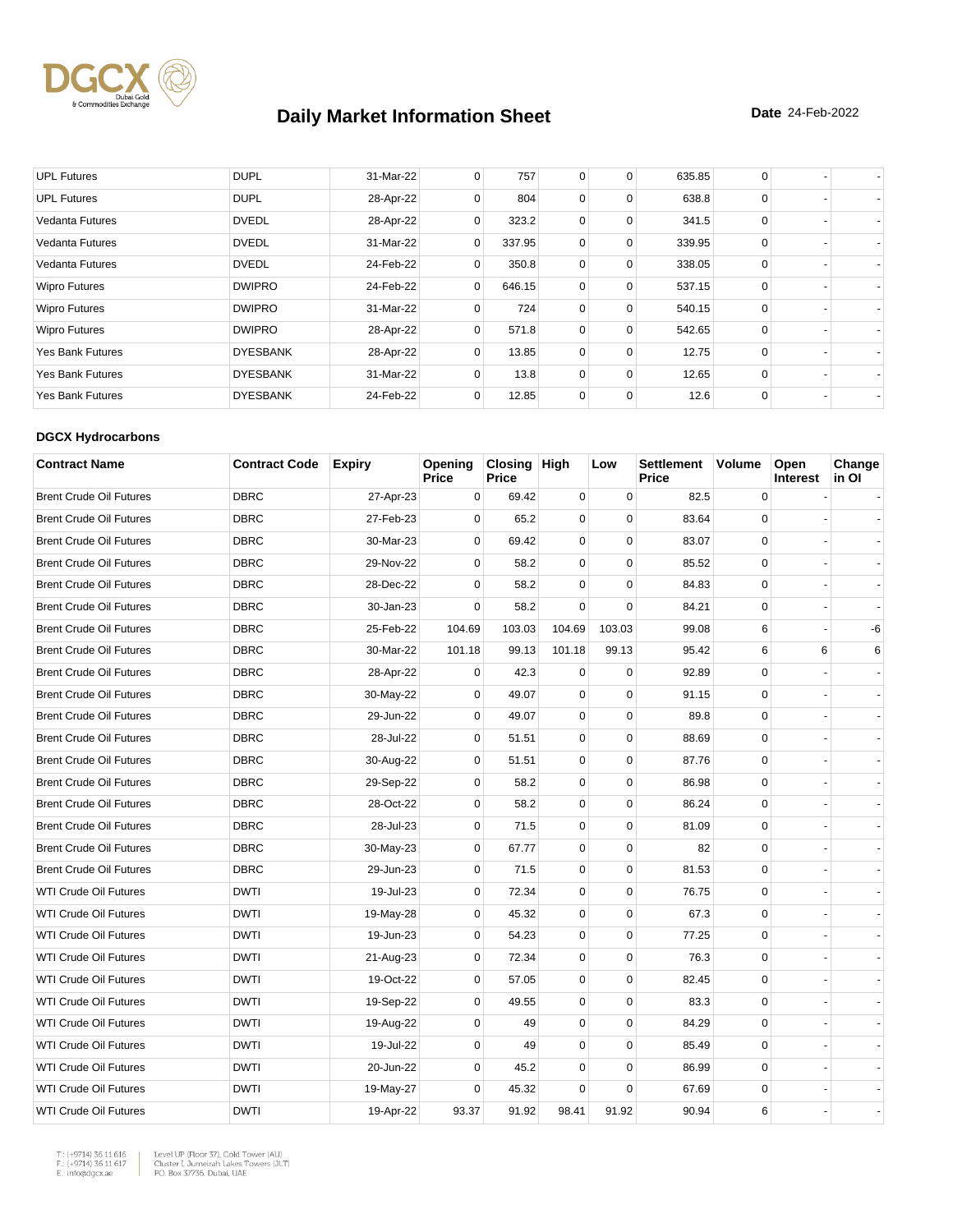

| <b>WTI Crude Oil Futures</b>      | <b>DWTI</b>  | 19-May-22 | 91.61       | 89.76 | 96.04       | 89.76       | 88.84 | 6           |   |                |
|-----------------------------------|--------------|-----------|-------------|-------|-------------|-------------|-------|-------------|---|----------------|
| <b>WTI Crude Oil Futures</b>      | <b>DWTI</b>  | 18-Nov-22 | 0           | 55.74 | $\mathbf 0$ | $\Omega$    | 81.68 | $\mathbf 0$ |   |                |
| <b>WTI Crude Oil Futures</b>      | <b>DWTI</b>  | 19-May-23 | 0           | 54.23 | $\mathbf 0$ | $\Omega$    | 77.79 | $\mathbf 0$ |   |                |
| <b>WTI Crude Oil Futures</b>      | <b>DWTI</b>  | 17-Nov-23 | $\mathbf 0$ | 52.56 | 0           | $\mathbf 0$ | 75.22 | 0           |   |                |
| <b>WTI Crude Oil Futures</b>      | <b>DWTI</b>  | 20-May-24 | 0           | 52.56 | 0           | $\mathbf 0$ | 73.12 | $\mathbf 0$ |   |                |
| WTI Crude Oil Futures             | DWTI         | 19-Nov-24 | 0           | 55.2  | $\mathbf 0$ | $\mathbf 0$ | 71.67 | 0           |   |                |
| <b>WTI Crude Oil Futures</b>      | <b>DWTI</b>  | 19-May-25 | 0           | 55.11 | 0           | $\mathbf 0$ | 70.4  | 0           |   |                |
| <b>WTI Crude Oil Futures</b>      | <b>DWTI</b>  | 19-Nov-25 | 0           | 53.58 | 0           | $\mathbf 0$ | 69.46 | 0           |   |                |
| <b>WTI Crude Oil Futures</b>      | <b>DWTI</b>  | 18-May-26 | 0           | 51    | 0           | $\mathbf 0$ | 68.63 | $\mathbf 0$ |   |                |
| <b>WTI Crude Oil Futures</b>      | <b>DWTI</b>  | 19-Nov-26 | 0           | 47.25 | $\mathbf 0$ | $\Omega$    | 68.13 | $\mathbf 0$ |   |                |
| <b>WTI Crude Oil Futures</b>      | <b>DWTI</b>  | 21-Mar-22 | 94.8        | 95.85 | 99.43       | 94.8        | 92.81 | 16          | 3 | $\overline{2}$ |
| <b>WTI Crude Oil Futures</b>      | <b>DWTI</b>  | 17-Feb-23 | 0           | 59.05 | $\mathbf 0$ | $\Omega$    | 79.52 | $\mathbf 0$ |   |                |
| WTI Crude Oil Futures             | <b>DWTI</b>  | 19-Jan-23 | 0           | 59.05 | $\mathbf 0$ | $\mathbf 0$ | 80.19 | $\mathbf 0$ |   |                |
| <b>WTI Crude Oil Futures</b>      | <b>DWTI</b>  | 19-Dec-22 | $\Omega$    | 55.74 | 0           | $\Omega$    | 80.92 | 0           |   |                |
| <b>WTI Crude Oil Futures</b>      | <b>DWTI</b>  | 18-Nov-27 | 0           | 45.32 | 0           | $\mathbf 0$ | 67.43 | 0           |   |                |
| <b>WTI Crude Oil Futures</b>      | <b>DWTI</b>  | 20-Mar-23 | 0           | 61.96 | $\pmb{0}$   | $\mathbf 0$ | 78.9  | 0           |   |                |
| <b>WTI Crude Oil Futures</b>      | <b>DWTI</b>  | 19-Apr-23 | 0           | 55.82 | $\mathbf 0$ | $\Omega$    | 78.32 | $\mathbf 0$ |   |                |
| WTI Crude Oil Mini Futures        | <b>DWTIM</b> | 18-Nov-22 | 0           | 73.4  | $\mathbf 0$ | $\mathbf 0$ | 81.68 | 0           |   |                |
| WTI Crude Oil Mini Futures        | <b>DWTIM</b> | 19-Oct-22 | 0           | 73.4  | 0           | $\mathbf 0$ | 82.45 | 0           |   |                |
| WTI Crude Oil Mini Futures        | <b>DWTIM</b> | 19-Sep-22 | 0           | 64.52 | $\mathbf 0$ | $\mathbf 0$ | 83.3  | $\mathbf 0$ |   |                |
| <b>WTI Crude Oil Mini Futures</b> | <b>DWTIM</b> | 19-Jan-23 | 0           | 76.05 | 0           | $\Omega$    | 80.19 | 0           |   |                |
| WTI Crude Oil Mini Futures        | <b>DWTIM</b> | 19-Jul-22 | 0           | 61.09 | 0           | $\mathbf 0$ | 85.49 | 0           |   |                |
| WTI Crude Oil Mini Futures        | <b>DWTIM</b> | 20-Jun-22 | $\mathbf 0$ | 58.69 | $\mathbf 0$ | $\mathbf 0$ | 86.99 | 0           |   |                |
| WTI Crude Oil Mini Futures        | <b>DWTIM</b> | 19-Aug-22 | 0           | 61.09 | $\mathbf 0$ | $\Omega$    | 84.29 | $\mathbf 0$ |   |                |
| WTI Crude Oil Mini Futures        | <b>DWTIM</b> | 21-Mar-22 | 0           | 57.15 | 0           | $\mathbf 0$ | 92.81 | 0           |   |                |
| WTI Crude Oil Mini Futures        | <b>DWTIM</b> | 19-Apr-22 | 0           | 58.69 | 0           | $\mathbf 0$ | 90.94 | 0           |   |                |
| WTI Crude Oil Mini Futures        | <b>DWTIM</b> | 19-May-22 | 0           | 58.69 | 0           | $\mathbf 0$ | 88.84 | $\mathbf 0$ |   |                |
| WTI Crude Oil Mini Futures        | <b>DWTIM</b> | 17-Feb-23 | $\mathbf 0$ | 76.05 | 0           | $\mathbf 0$ | 79.52 | $\mathbf 0$ |   |                |
| WTI Crude Oil Mini Futures        | <b>DWTIM</b> | 19-Dec-22 | 0           | 73.4  | 0           | $\mathbf 0$ | 80.92 | $\mathbf 0$ |   |                |

 $\begin{tabular}{|l|l|l|} \hline $\mathsf{T}_\circ$ & $\mathsf{+9714}3$ & $\mathsf{5616}} \\\hline $\mathsf{F}_\circ$ & $\mathsf{+9714}3$ & $\mathsf{5616}} \\\hline $\mathsf{F}_\circ$ & $\mathsf{+9714}3$ & $\mathsf{5616}} \\\hline $\mathsf{E}_\circ$ & $\mathsf{01618}} \\\hline $\mathsf{E}_\circ$ & $\mathsf{01618}} \\\hline $\mathsf{F}_\circ$ & $\mathsf{01618}} \\\hline $\mathsf{F}_\circ$ & $\mathsf{01618}} \\\hline$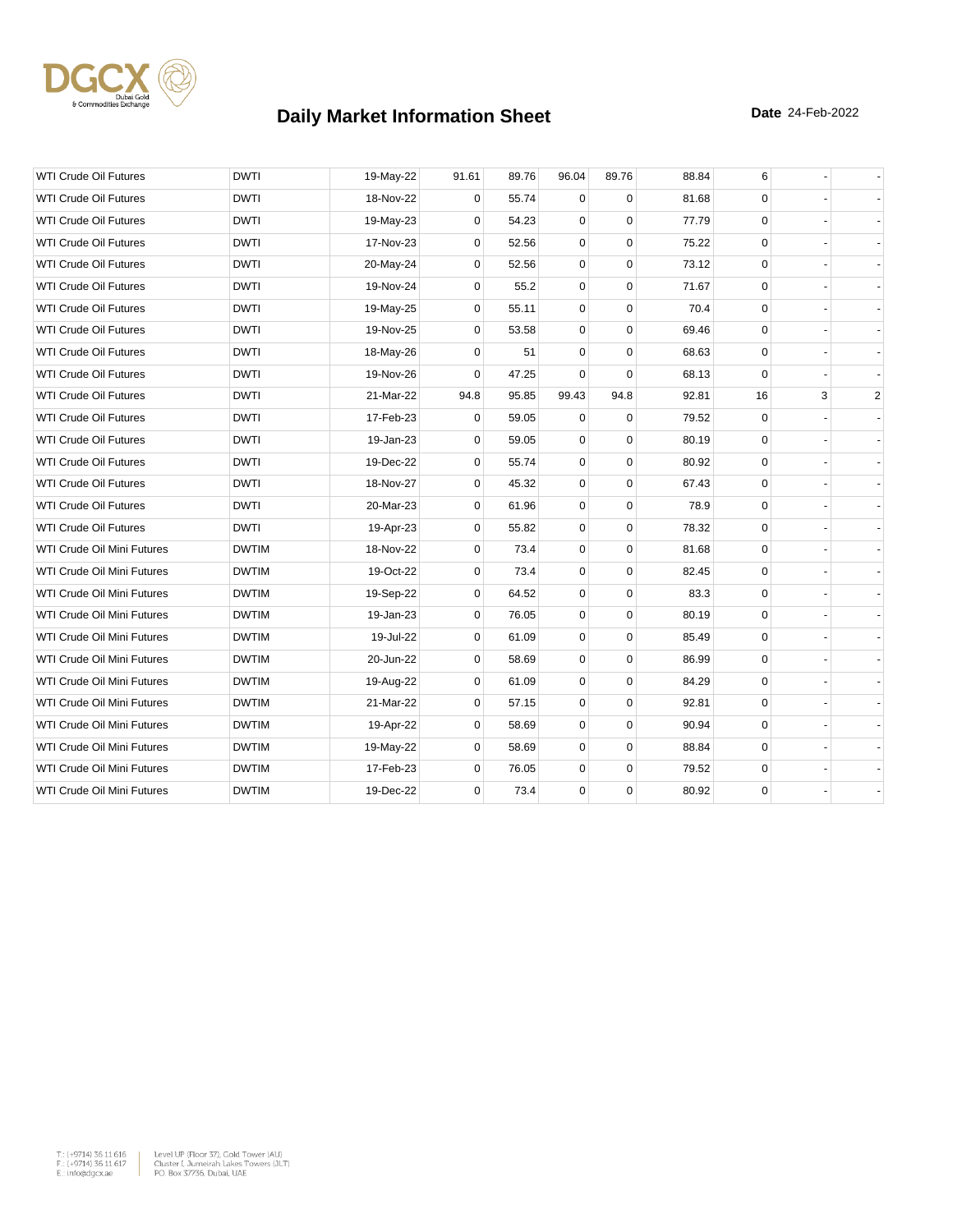

#### **DGCX Metals**

| <b>Contract Name</b>      | <b>Contract Code</b> | <b>Expiry</b> | Opening<br>Price | Closing High<br><b>Price</b> |             | Low         | <b>Settlement</b><br><b>Price</b> | <b>Volume</b> | Open<br>Interest | Change<br>in OI |
|---------------------------|----------------------|---------------|------------------|------------------------------|-------------|-------------|-----------------------------------|---------------|------------------|-----------------|
| <b>Copper Futures</b>     | <b>DCU</b>           | 27-Apr-22     | 0                | 9830                         | $\mathbf 0$ | $\mathbf 0$ | 9833                              | 0             |                  |                 |
| <b>Copper Futures</b>     | <b>DCU</b>           | 24-Feb-22     | $\Omega$         | 9411                         | 0           | $\Omega$    | 9824                              | $\mathbf 0$   |                  |                 |
| <b>Copper Futures</b>     | <b>DCU</b>           | 29-Aug-22     | $\Omega$         | 9443                         | 0           | $\Omega$    | 9806                              | 0             |                  |                 |
| <b>Copper Futures</b>     | <b>DCU</b>           | 28-Jun-22     | $\Omega$         | 9443                         | 0           | $\Omega$    | 9823                              | $\mathbf 0$   |                  |                 |
| <b>Copper Futures</b>     | <b>DCU</b>           | 28-Nov-22     | 0                | 9443                         | 0           | $\Omega$    | 9774                              | 0             |                  |                 |
| <b>Gold Futures</b>       | DG                   | 28-Nov-22     | $\Omega$         | 1793                         | 0           | $\Omega$    | 1889                              | 0             |                  |                 |
| <b>Gold Futures</b>       | DG                   | 28-Sep-22     | $\Omega$         | 1738.4                       | $\Omega$    | $\Omega$    | 1888                              | $\Omega$      |                  |                 |
| <b>Gold Futures</b>       | DG                   | 26-May-22     | 1945.8           | 1930                         | 1970        | 1922        | 1886                              | 18            | 5                | 1               |
| <b>Gold Futures</b>       | DG                   | 27-Jul-22     | $\Omega$         | 1806                         | $\Omega$    | $\Omega$    | 1887                              | $\Omega$      |                  |                 |
| <b>Gold Futures</b>       | DG                   | 29-Mar-22     | 1923.4           | 1890                         | 1973.2      | 1886.4      | 1885                              | 591           | 680              | 50              |
| <b>Gold Futures</b>       | DG                   | 27-Jan-23     | $\Omega$         | 1793                         | $\mathbf 0$ | $\mathbf 0$ | 1890                              | 0             |                  |                 |
| Daily Gold Futures        | <b>DGFC</b>          | 31-Dec-30     | $\Omega$         | 1856                         | $\Omega$    | $\Omega$    | 1925                              | 0             |                  |                 |
| Spot Gold                 | <b>DGSG</b>          | 31-Dec-30     | 1942.5           | 1939                         | 1942.5      | 1939        | 1924                              | 40            | 40               | 40              |
| India Gold Quanto Futures | <b>DIG</b>           | 25-Mar-22     | 0                | 45454                        | 0           | $\mathbf 0$ | 51563                             | 0             |                  |                 |
| India Gold Quanto Futures | <b>DIG</b>           | 27-Jul-22     | $\Omega$         | 45454                        | 0           | $\Omega$    | 51560                             | $\mathbf 0$   |                  |                 |
| India Gold Quanto Futures | <b>DIG</b>           | 26-May-22     | $\mathbf 0$      | 45454                        | 0           | $\mathbf 0$ | 51537                             | $\mathbf 0$   |                  |                 |
| India Gold Quanto Futures | <b>DIG</b>           | 26-Sep-22     | $\Omega$         | 46560                        | 0           | $\Omega$    | 51830                             | $\mathbf 0$   |                  |                 |
| India Gold Quanto Futures | <b>DIG</b>           | 24-Nov-22     | $\Omega$         | 46560                        | 0           | $\Omega$    | 51926                             | 0             |                  |                 |
| India Gold Quanto Futures | <b>DIG</b>           | 25-Jan-23     | 0                | 46560                        | 0           | $\Omega$    | 52027                             | $\mathbf 0$   |                  |                 |
| <b>Silver Futures</b>     | DS                   | 29-Aug-22     | 0                | 24.3                         | 0           | $\mathbf 0$ | 22.63                             | 0             |                  |                 |
| <b>Silver Futures</b>     | DS                   | 28-Nov-22     | 0                | 23.3                         | 0           | $\mathbf 0$ | 21.945                            | 0             |                  |                 |
| <b>Silver Futures</b>     | DS                   | 28-Jun-22     | $\Omega$         | 26.24                        | 0           | $\Omega$    | 23.315                            | 0             |                  |                 |
| <b>Silver Futures</b>     | <b>DS</b>            | 24-Feb-22     | 25.045           | 25.085                       | 25.085      | 25.045      | 24.685                            | 50            | 10               | $-25$           |
| <b>Silver Futures</b>     | <b>DS</b>            | 27-Apr-22     | 24.95            | 24.8                         | 25.5        | 24.8        | 24                                | 69            | 50               | $-2$            |

#### **DGCX Currency Options**

| <b>Contract Name</b> | Contract<br>Code | <b>Expiry</b> | <b>Series</b>       | Opening<br><b>Price</b> | <b>Closing</b><br><b>Price</b> | High     | Low      | Settlement   Volume<br><b>Price</b> |          | Open<br>Interest in OI | Change |
|----------------------|------------------|---------------|---------------------|-------------------------|--------------------------------|----------|----------|-------------------------------------|----------|------------------------|--------|
| Indian Rupee Options | <b>DINRO</b>     |               | 24-Feb-22 CE-123.08 | $\Omega$                | 8.39                           | 0        | $\Omega$ | 9.8                                 | 0        |                        |        |
| Indian Rupee Options | <b>DINRO</b>     |               | 24-Feb-22 CE-123.46 | $\Omega$                | 8.03                           | 0        | $\Omega$ | 9.42                                | $\Omega$ |                        |        |
| Indian Rupee Options | <b>DINRO</b>     |               | 24-Feb-22 CE-123.84 | $\Omega$                | 7.66                           | $\Omega$ | $\Omega$ | 9.04                                | $\Omega$ |                        |        |
| Indian Rupee Options | <b>DINRO</b>     |               | 24-Feb-22 CE-124.22 | $\Omega$                | 7.3                            | $\Omega$ | $\Omega$ | 8.66                                | $\Omega$ |                        |        |
| Indian Rupee Options | <b>DINRO</b>     |               | 24-Feb-22 CE-124.61 | $\Omega$                | 6.93                           | $\Omega$ | 0        | 8.27                                | $\Omega$ |                        |        |
| Indian Rupee Options | <b>DINRO</b>     |               | 24-Feb-22 CE-125.00 | $\Omega$                | 6.57                           | $\Omega$ | $\Omega$ | 7.88                                | $\Omega$ |                        |        |
| Indian Rupee Options | <b>DINRO</b>     |               | 24-Feb-22 CE-125.39 | $\Omega$                | 6.21                           | $\Omega$ | $\Omega$ | 7.49                                | $\Omega$ |                        |        |
| Indian Rupee Options | <b>DINRO</b>     |               | 24-Feb-22 CE-125.79 | $\Omega$                | 5.84                           | $\Omega$ | $\Omega$ | 7.09                                | $\Omega$ |                        |        |
| Indian Rupee Options | <b>DINRO</b>     |               | 24-Feb-22 CE-126.18 | $\Omega$                | 5.5                            | $\Omega$ | $\Omega$ | 6.7                                 | $\Omega$ |                        |        |
| Indian Rupee Options | <b>DINRO</b>     |               | 24-Feb-22 CE-126.58 | $\Omega$                | 5.15                           | $\Omega$ | $\Omega$ | 6.3                                 | $\Omega$ |                        |        |
| Indian Rupee Options | <b>DINRO</b>     |               | 24-Feb-22 CE-126.98 | $\Omega$                | 4.8                            | 0        | $\Omega$ | 5.9                                 | $\Omega$ |                        |        |
| Indian Rupee Options | <b>DINRO</b>     |               | 24-Feb-22 CE-127.39 | $\Omega$                | 4.46                           | $\Omega$ | $\Omega$ | 5.49                                | $\Omega$ |                        |        |
| Indian Rupee Options | <b>DINRO</b>     |               | 24-Feb-22 CE-127.80 | $\Omega$                | 4.13                           | 0        | $\Omega$ | 5.08                                | 0        |                        |        |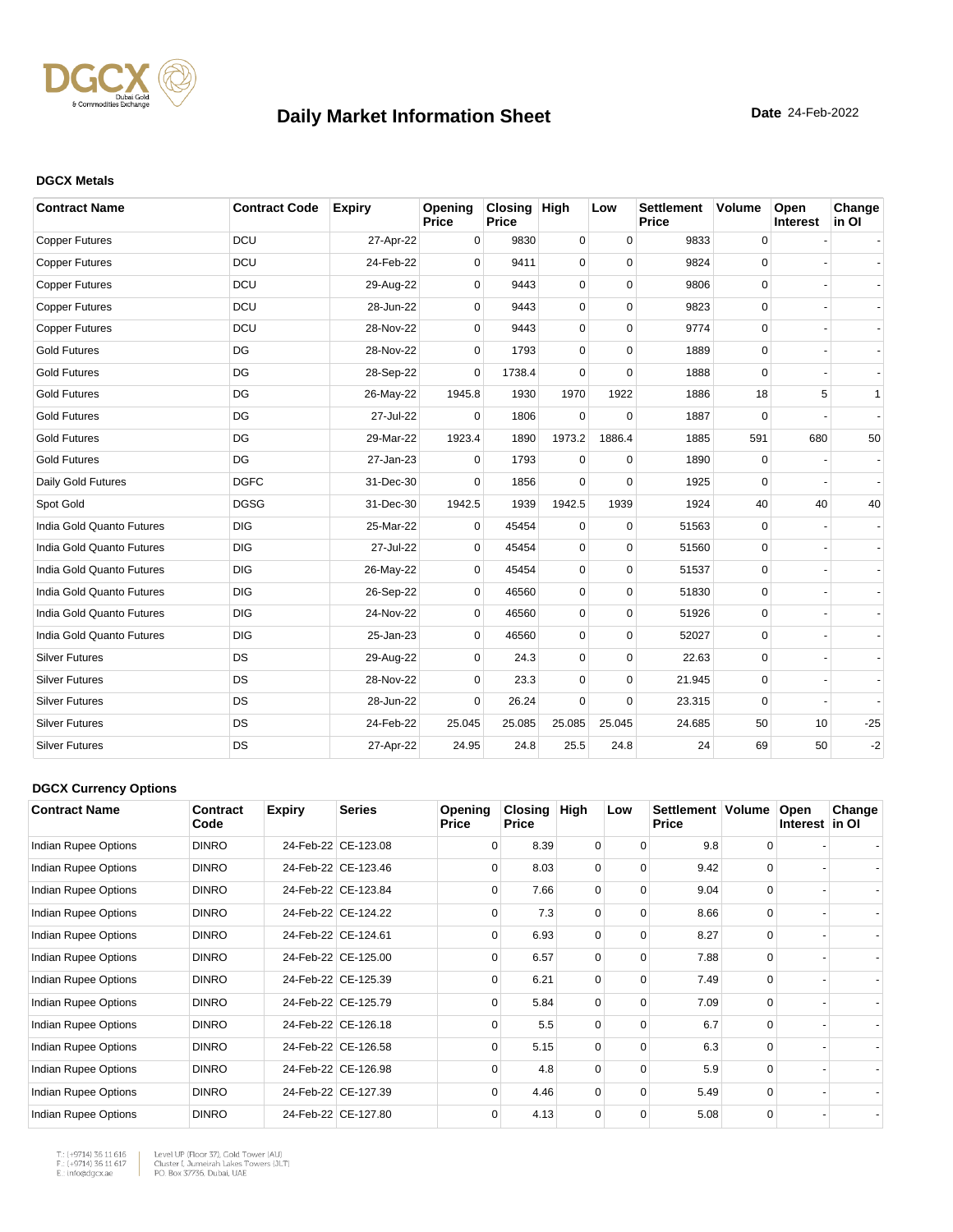

| Indian Rupee Options        | <b>DINRO</b> | 24-Feb-22 CE-128.21 | 0    | 3.81 | $\overline{0}$ | 0           | 4.67 | 0           |    |  |
|-----------------------------|--------------|---------------------|------|------|----------------|-------------|------|-------------|----|--|
| Indian Rupee Options        | <b>DINRO</b> | 24-Feb-22 CE-128.62 | 0    | 3.51 | 0              | $\Omega$    | 4.26 | 0           |    |  |
| Indian Rupee Options        | <b>DINRO</b> | 24-Feb-22 CE-129.03 | 0    | 3.21 | 0              | 0           | 3.85 | $\mathbf 0$ |    |  |
| Indian Rupee Options        | <b>DINRO</b> | 24-Feb-22 CE-129.45 | 0    | 2.92 | 0              | 0           | 3.43 | $\mathbf 0$ |    |  |
| Indian Rupee Options        | <b>DINRO</b> | 24-Feb-22 CE-129.87 | 0    | 2.65 | 0              | 0           | 3.01 | $\mathbf 0$ |    |  |
| Indian Rupee Options        | <b>DINRO</b> | 24-Feb-22 CE-130.29 | 0    | 2.39 | 0              | 0           | 2.59 | $\mathbf 0$ |    |  |
| Indian Rupee Options        | <b>DINRO</b> | 24-Feb-22 CE-130.72 | 0    | 2.14 | 0              | 0           | 2.16 | 0           |    |  |
| <b>Indian Rupee Options</b> | <b>DINRO</b> | 24-Feb-22 CE-131.15 | 0    | 1.45 | 0              | 0           | 1.73 | $\mathbf 0$ |    |  |
| Indian Rupee Options        | <b>DINRO</b> | 24-Feb-22 CE-131.58 | 0    | 1.57 | 0              | 0           | 1.3  | $\mathbf 0$ |    |  |
| Indian Rupee Options        | <b>DINRO</b> | 24-Feb-22 CE-132.01 | 1.08 | 0.79 | 1.28           | 0.79        | 0.87 | 40          | 10 |  |
| Indian Rupee Options        | <b>DINRO</b> | 24-Feb-22 CE-132.45 | 0.84 | 0.46 | 0.84           | 0.36        | 0.44 | 50          | 10 |  |
| Indian Rupee Options        | <b>DINRO</b> | 24-Feb-22 CE-132.89 | 0.42 | 0.02 | 0.42           | 0.02        | 0.11 | 30          |    |  |
| Indian Rupee Options        | <b>DINRO</b> | 24-Feb-22 CE-133.33 | 0.03 | 0.03 | 0.03           | 0.03        | 0.01 | 10          | 10 |  |
| Indian Rupee Options        | <b>DINRO</b> | 24-Feb-22 CE-133.78 | 0    | 0.64 | 0              | 0           | 0.01 | $\mathbf 0$ |    |  |
| Indian Rupee Options        | <b>DINRO</b> | 24-Feb-22 CE-134.23 | 0    | 0.03 | 0              | 0           | 0.01 | $\mathbf 0$ |    |  |
| Indian Rupee Options        | <b>DINRO</b> | 24-Feb-22 CE-134.68 | 0    | 0.03 | 0              | $\mathbf 0$ | 0.01 | $\mathbf 0$ |    |  |
| <b>Indian Rupee Options</b> | <b>DINRO</b> | 24-Feb-22 CE-135.14 | 0    | 0.03 | 0              | 0           | 0.01 | 0           |    |  |
| Indian Rupee Options        | <b>DINRO</b> | 24-Feb-22 CE-135.59 | 0    | 0.06 | 0              | 0           | 0.01 | $\mathbf 0$ |    |  |
| <b>Indian Rupee Options</b> | <b>DINRO</b> | 24-Feb-22 CE-136.05 | 0    | 0.03 | 0              | 0           | 0.01 | $\mathbf 0$ | 1  |  |
| Indian Rupee Options        | <b>DINRO</b> | 24-Feb-22 CE-136.52 | 0    | 0.3  | 0              | 0           | 0.01 | $\mathbf 0$ |    |  |
| Indian Rupee Options        | <b>DINRO</b> | 24-Feb-22 CE-136.99 | 0    | 0.24 | 0              | 0           | 0.01 | $\mathbf 0$ |    |  |
| Indian Rupee Options        | <b>DINRO</b> | 24-Feb-22 CE-137.46 | 0    | 0.2  | 0              | 0           | 0.01 | 0           |    |  |
| Indian Rupee Options        | <b>DINRO</b> | 24-Feb-22 CE-137.93 | 0    | 0.16 | 0              | 0           | 0.01 | $\mathbf 0$ |    |  |
| Indian Rupee Options        | <b>DINRO</b> | 24-Feb-22 CE-138.41 | 0    | 0.13 | 0              | 0           | 0.01 | $\mathbf 0$ |    |  |
| Indian Rupee Options        | <b>DINRO</b> | 24-Feb-22 CE-138.89 | 0    | 0.1  | 0              | 0           | 0.01 | $\mathbf 0$ |    |  |
| Indian Rupee Options        | <b>DINRO</b> | 24-Feb-22 CE-139.37 | 0    | 0.08 | 0              | 0           | 0.01 | $\mathbf 0$ |    |  |
| Indian Rupee Options        | <b>DINRO</b> | 24-Feb-22 CE-139.86 | 0    | 0.06 | 0              | 0           | 0.01 | 0           |    |  |
| <b>Indian Rupee Options</b> | <b>DINRO</b> | 24-Feb-22 CE-140.35 | 0    | 0.05 | 0              | 0           | 0.01 | $\mathbf 0$ |    |  |
| Indian Rupee Options        | <b>DINRO</b> | 24-Feb-22 PE-123.08 | 0    | 0.04 | 0              | 0           | 0.01 | $\mathbf 0$ |    |  |
| Indian Rupee Options        | <b>DINRO</b> | 24-Feb-22 PE-123.46 | 0    | 0.06 | 0              | 0           | 0.01 | 0           |    |  |
| Indian Rupee Options        | <b>DINRO</b> | 24-Feb-22 PE-123.84 | 0    | 0.07 | $\overline{0}$ | 0           | 0.01 | $\mathbf 0$ |    |  |
| Indian Rupee Options        | <b>DINRO</b> | 24-Feb-22 PE-124.22 | 0    | 0.08 | 0              | 0           | 0.01 | 0           |    |  |
| Indian Rupee Options        | <b>DINRO</b> | 24-Feb-22 PE-124.61 | 0    | 0.1  | $\overline{0}$ | 0           | 0.01 | $\mathbf 0$ |    |  |
| Indian Rupee Options        | <b>DINRO</b> | 24-Feb-22 PE-125.00 | 0    | 0.13 | 0              | 0           | 0.01 | 0           |    |  |
| Indian Rupee Options        | <b>DINRO</b> | 24-Feb-22 PE-125.39 | 0    | 0.16 | 0              | 0           | 0.01 | $\mathbf 0$ |    |  |
| Indian Rupee Options        | <b>DINRO</b> | 24-Feb-22 PE-125.79 | 0    | 0.19 | 0              | 0           | 0.01 | 0           |    |  |
| Indian Rupee Options        | <b>DINRO</b> | 24-Feb-22 PE-126.18 | 0    | 0.23 | 0              | 0           | 0.01 | 0           |    |  |
| Indian Rupee Options        | <b>DINRO</b> | 24-Feb-22 PE-126.58 | 0    | 0.28 | 0              | 0           | 0.01 | 0           |    |  |
| Indian Rupee Options        | <b>DINRO</b> | 24-Feb-22 PE-126.98 | 0    | 0.34 | 0              | 0           | 0.01 | 0           |    |  |
| Indian Rupee Options        | <b>DINRO</b> | 24-Feb-22 PE-127.39 | 0    | 0.41 | 0              | 0           | 0.01 | $\mathbf 0$ |    |  |
| Indian Rupee Options        | <b>DINRO</b> | 24-Feb-22 PE-127.80 | 0    | 0.49 | 0              | 0           | 0.01 | $\mathbf 0$ |    |  |
| Indian Rupee Options        | <b>DINRO</b> | 24-Feb-22 PE-128.21 | 0    | 0.58 | 0              | 0           | 0.01 | 0           |    |  |
| Indian Rupee Options        | <b>DINRO</b> | 24-Feb-22 PE-128.62 | 0    | 0.68 | 0              | 0           | 0.01 | 0           |    |  |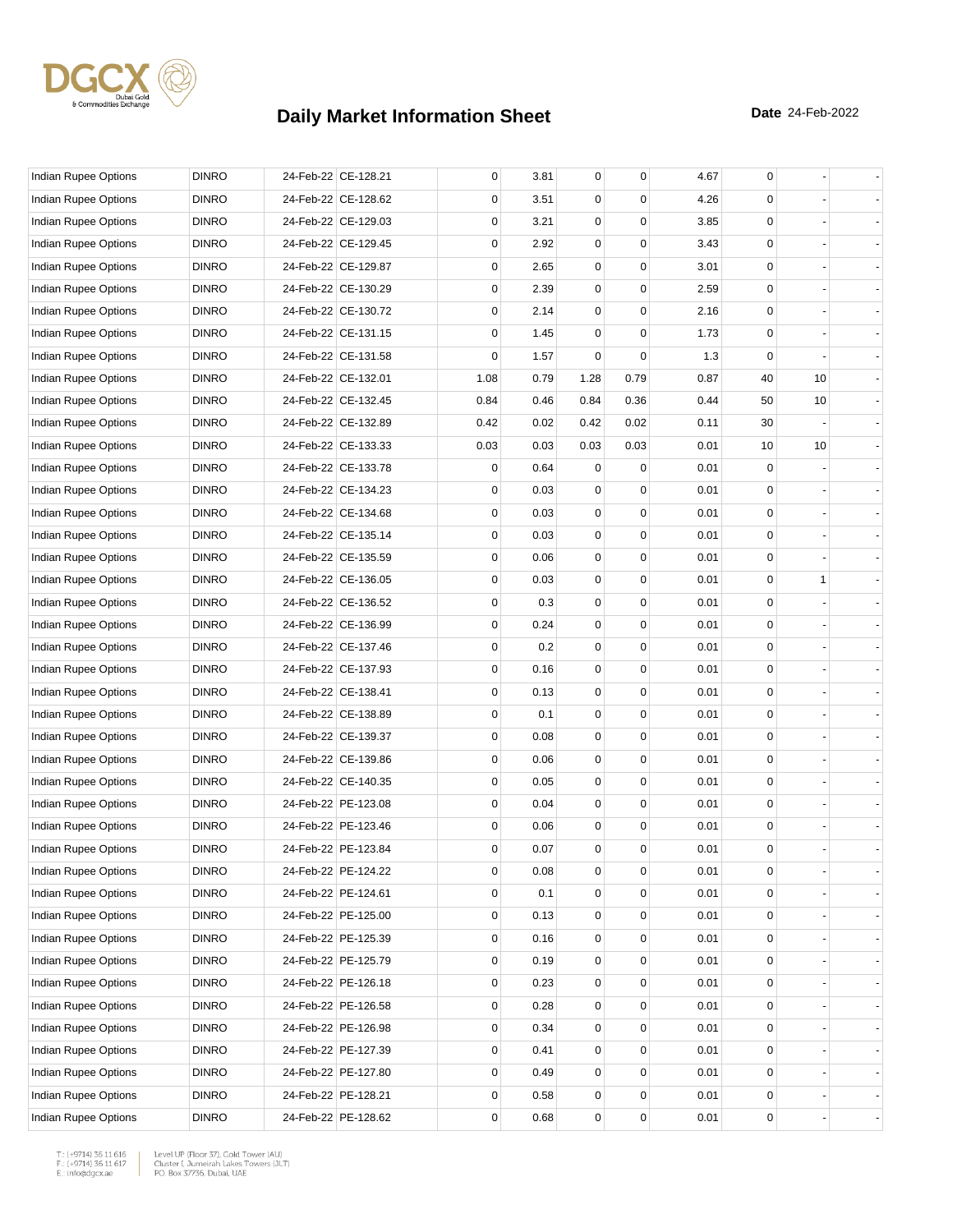

| Indian Rupee Options        | <b>DINRO</b> | 24-Feb-22 PE-129.03 | 0    | 0.79 | $\mathbf{0}$   | 0           | 0.01 | 0           |     |  |
|-----------------------------|--------------|---------------------|------|------|----------------|-------------|------|-------------|-----|--|
| Indian Rupee Options        | <b>DINRO</b> | 24-Feb-22 PE-129.45 | 0    | 0.92 | $\Omega$       | 0           | 0.01 | $\Omega$    |     |  |
| Indian Rupee Options        | <b>DINRO</b> | 24-Feb-22 PE-129.87 | 0    | 0.03 | 0              | 0           | 0.01 | $\mathbf 0$ |     |  |
| Indian Rupee Options        | <b>DINRO</b> | 24-Feb-22 PE-130.29 | 0    | 1.23 | 0              | 0           | 0.01 | $\mathbf 0$ |     |  |
| <b>Indian Rupee Options</b> | <b>DINRO</b> | 24-Feb-22 PE-130.72 | 0    | 0.11 | 0              | 0           | 0.01 | $\mathbf 0$ |     |  |
| Indian Rupee Options        | <b>DINRO</b> | 24-Feb-22 PE-131.15 | 0    | 0.03 | 0              | 0           | 0.01 | 0           |     |  |
| Indian Rupee Options        | <b>DINRO</b> | 24-Feb-22 PE-131.58 | 0    | 0.02 | $\Omega$       | $\Omega$    | 0.01 | 0           | 20  |  |
| Indian Rupee Options        | <b>DINRO</b> | 24-Feb-22 PE-132.01 | 0    | 0.02 | $\Omega$       | 0           | 0.01 | $\mathbf 0$ | 10  |  |
| <b>Indian Rupee Options</b> | <b>DINRO</b> | 24-Feb-22 PE-132.45 | 0.02 | 0.02 | 0.02           | 0.02        | 0.01 | 10          | 100 |  |
| Indian Rupee Options        | <b>DINRO</b> | 24-Feb-22 PE-132.89 | 0.03 | 0.03 | 0.03           | 0.02        | 0.12 | 50          |     |  |
| Indian Rupee Options        | <b>DINRO</b> | 24-Feb-22 PE-133.33 | 0.27 | 0.34 | 0.34           | 0.27        | 0.46 | 30          | 10  |  |
| Indian Rupee Options        | <b>DINRO</b> | 24-Feb-22 PE-133.78 | 0.64 | 0.84 | 0.84           | 0.51        | 0.9  | 70          |     |  |
| Indian Rupee Options        | <b>DINRO</b> | 24-Feb-22 PE-134.23 | 1.08 | 1.36 | 1.36           | 1.06        | 1.35 | 70          |     |  |
| Indian Rupee Options        | <b>DINRO</b> | 24-Feb-22 PE-134.68 | 1.53 | 1.81 | 1.81           | 1.41        | 1.8  | 70          |     |  |
| Indian Rupee Options        | <b>DINRO</b> | 24-Feb-22 PE-135.14 | 0    | 1.1  | 0              | $\mathbf 0$ | 2.26 | $\mathbf 0$ |     |  |
| Indian Rupee Options        | <b>DINRO</b> | 24-Feb-22 PE-135.59 | 0    | 4.55 | 0              | 0           | 2.71 | 0           |     |  |
| <b>Indian Rupee Options</b> | <b>DINRO</b> | 24-Feb-22 PE-136.05 | 0    | 4.93 | $\Omega$       | $\Omega$    | 3.17 | $\mathbf 0$ |     |  |
| <b>Indian Rupee Options</b> | <b>DINRO</b> | 24-Feb-22 PE-136.52 | 0    | 5.34 | 0              | 0           | 3.64 | $\mathbf 0$ |     |  |
| <b>Indian Rupee Options</b> | <b>DINRO</b> | 24-Feb-22 PE-136.99 | 0    | 5.75 | 0              | 0           | 4.11 | $\mathbf 0$ |     |  |
| Indian Rupee Options        | <b>DINRO</b> | 24-Feb-22 PE-137.46 | 0    | 6.17 | 0              | 0           | 4.58 | $\mathbf 0$ |     |  |
| Indian Rupee Options        | <b>DINRO</b> | 24-Feb-22 PE-137.93 | 0    | 6.61 | 0              | 0           | 5.05 | $\mathbf 0$ |     |  |
| Indian Rupee Options        | <b>DINRO</b> | 24-Feb-22 PE-138.41 | 0    | 7.05 | 0              | 0           | 5.53 | 0           |     |  |
| Indian Rupee Options        | <b>DINRO</b> | 24-Feb-22 PE-138.89 | 0    | 7.5  | 0              | 0           | 6.01 | $\mathbf 0$ |     |  |
| Indian Rupee Options        | <b>DINRO</b> | 24-Feb-22 PE-139.37 | 0    | 7.96 | 0              | 0           | 6.49 | $\mathbf 0$ |     |  |
| Indian Rupee Options        | <b>DINRO</b> | 24-Feb-22 PE-139.86 | 0    | 8.43 | 0              | 0           | 6.98 | $\mathbf 0$ |     |  |
| Indian Rupee Options        | <b>DINRO</b> | 24-Feb-22 PE-140.35 | 0    | 8.91 | 0              | 0           | 7.47 | $\mathbf 0$ |     |  |
| Indian Rupee Options        | <b>DINRO</b> | 29-Mar-22 CE-124.61 | 0    | 8.95 | 0              | 0           | 7.4  | $\mathbf 0$ |     |  |
| Indian Rupee Options        | <b>DINRO</b> | 29-Mar-22 CE-125.00 | 0    | 8.58 | 0              | 0           | 7.01 | $\mathbf 0$ |     |  |
| Indian Rupee Options        | <b>DINRO</b> | 29-Mar-22 CE-125.39 | 0    | 8.2  | 0              | 0           | 6.62 | $\mathbf 0$ |     |  |
| <b>Indian Rupee Options</b> | <b>DINRO</b> | 29-Mar-22 CE-125.79 | 0    | 7.82 | 0              | 0           | 6.22 | $\mathbf 0$ |     |  |
| <b>Indian Rupee Options</b> | <b>DINRO</b> | 29-Mar-22 CE-126.18 | 0    | 7.45 | $\overline{0}$ | 0           | 5.83 | $\mathbf 0$ |     |  |
| Indian Rupee Options        | <b>DINRO</b> | 29-Mar-22 CE-126.58 | 0    | 7.07 | 0              | 0           | 5.43 | $\pmb{0}$   |     |  |
| Indian Rupee Options        | <b>DINRO</b> | 29-Mar-22 CE-126.98 | 0    | 6.7  | 0              | 0           | 5.03 | $\mathsf 0$ |     |  |
| Indian Rupee Options        | <b>DINRO</b> | 29-Mar-22 CE-127.39 | 0    | 6.32 | 0              | 0           | 4.62 | $\mathbf 0$ |     |  |
| Indian Rupee Options        | <b>DINRO</b> | 29-Mar-22 CE-127.80 | 0    | 5.96 | 0              | 0           | 4.21 | $\mathbf 0$ |     |  |
| Indian Rupee Options        | <b>DINRO</b> | 29-Mar-22 CE-128.21 | 0    | 5.59 | 0              | 0           | 3.81 | 0           |     |  |
| Indian Rupee Options        | <b>DINRO</b> | 29-Mar-22 CE-128.62 | 0    | 5.24 | 0              | 0           | 3.4  | 0           |     |  |
| Indian Rupee Options        | <b>DINRO</b> | 29-Mar-22 CE-129.03 | 0    | 4.89 | 0              | 0           | 3.01 | 0           |     |  |
| Indian Rupee Options        | <b>DINRO</b> | 29-Mar-22 CE-129.45 | 0    | 4.55 | 0              | 0           | 2.61 | $\mathbf 0$ |     |  |
| Indian Rupee Options        | <b>DINRO</b> | 29-Mar-22 CE-129.87 | 0    | 4.21 | 0              | 0           | 2.22 | $\mathbf 0$ |     |  |
| Indian Rupee Options        | <b>DINRO</b> | 29-Mar-22 CE-130.29 | 0    | 3.89 | 0              | 0           | 1.86 | 0           |     |  |
| Indian Rupee Options        | <b>DINRO</b> | 29-Mar-22 CE-130.72 | 0    | 3.57 | 0              | 0           | 1.51 | 0           |     |  |
| Indian Rupee Options        | <b>DINRO</b> | 29-Mar-22 CE-131.15 | 0    | 3.27 | 0              | 0           | 1.19 | $\mathsf 0$ |     |  |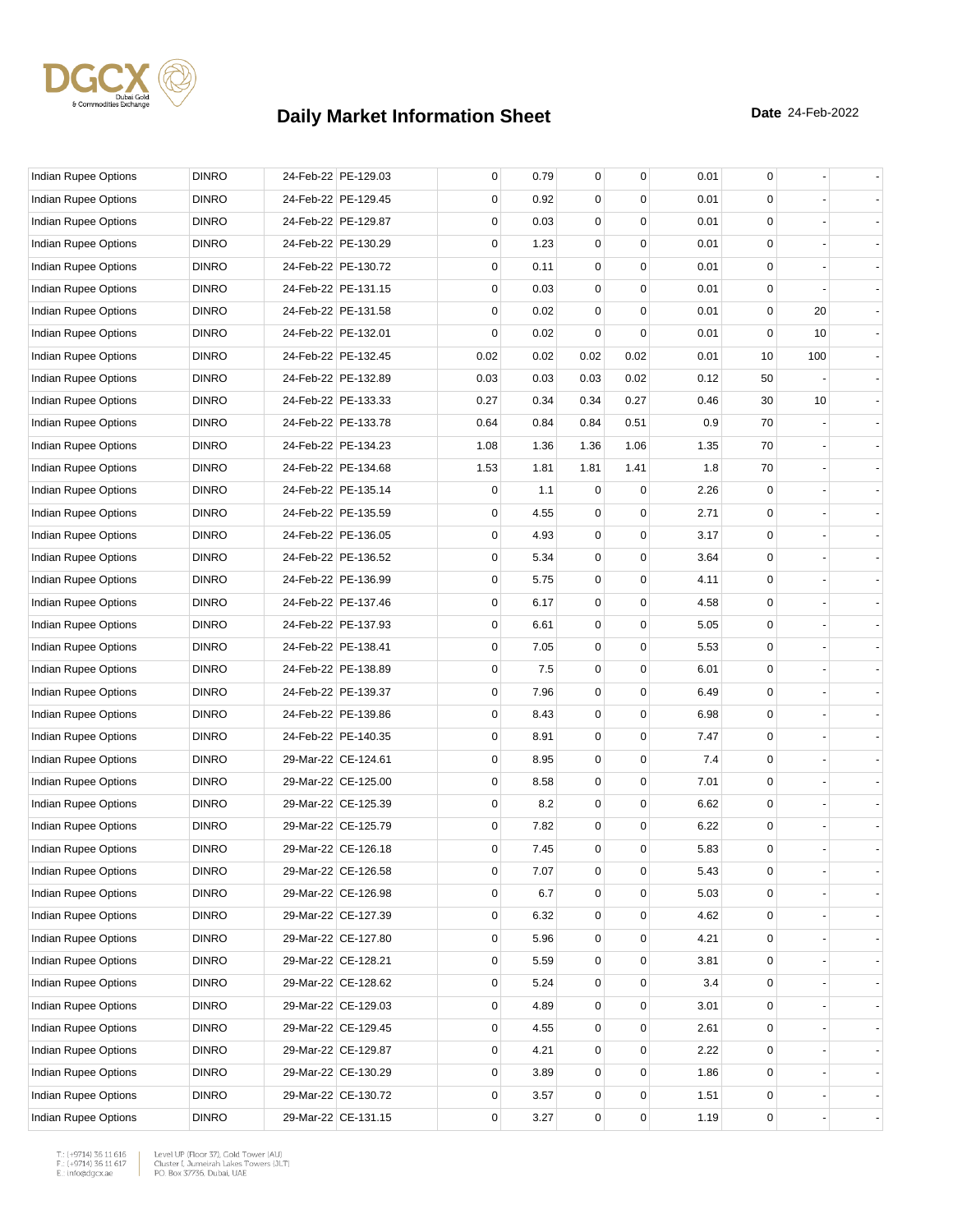

| Indian Rupee Options        | <b>DINRO</b> | 29-Mar-22 CE-131.58 | 0        | 2.98 | $\mathbf 0$ | 0    | 0.92 | 0              |    |                          |
|-----------------------------|--------------|---------------------|----------|------|-------------|------|------|----------------|----|--------------------------|
| Indian Rupee Options        | <b>DINRO</b> | 29-Mar-22 CE-132.01 | 0.76     | 0.76 | 0.76        | 0.76 | 0.68 | 10             |    |                          |
| <b>Indian Rupee Options</b> | <b>DINRO</b> | 29-Mar-22 CE-132.45 | 0        | 2.43 | 0           | 0    | 0.48 | 0              |    |                          |
| Indian Rupee Options        | <b>DINRO</b> | 29-Mar-22 CE-132.89 | 0        | 2.18 | 0           | 0    | 0.33 | 0              |    |                          |
| Indian Rupee Options        | <b>DINRO</b> | 29-Mar-22 CE-133.33 | 0        | 1.95 | 0           | 0    | 0.22 | 0              |    |                          |
| Indian Rupee Options        | <b>DINRO</b> | 29-Mar-22 CE-133.78 | 0        | 1.73 | 0           | 0    | 0.13 | 0              |    |                          |
| Indian Rupee Options        | <b>DINRO</b> | 29-Mar-22 CE-134.23 | 0        | 1.53 | $\mathbf 0$ | 0    | 0.08 | 0              |    |                          |
| <b>Indian Rupee Options</b> | <b>DINRO</b> | 29-Mar-22 CE-134.68 | 0        | 1.34 | 0           | 0    | 0.04 | 0              |    |                          |
| Indian Rupee Options        | <b>DINRO</b> | 29-Mar-22 CE-135.14 | 0        | 1.17 | $\mathbf 0$ | 0    | 0.02 | 0              |    |                          |
| Indian Rupee Options        | <b>DINRO</b> | 29-Mar-22 CE-135.59 | 0        | 0.2  | 0           | 0    | 0.01 | 0              | 1  |                          |
| Indian Rupee Options        | <b>DINRO</b> | 29-Mar-22 CE-136.05 | 0        | 0.87 | 0           | 0    | 0.01 | 0              |    |                          |
| Indian Rupee Options        | <b>DINRO</b> | 29-Mar-22 CE-136.52 | 0        | 0.74 | $\mathbf 0$ | 0    | 0.01 | 0              |    |                          |
| Indian Rupee Options        | <b>DINRO</b> | 29-Mar-22 CE-136.99 | 0        | 0.63 | 0           | 0    | 0.01 | 0              |    |                          |
| Indian Rupee Options        | <b>DINRO</b> | 29-Mar-22 CE-137.46 | 0        | 0.53 | $\mathbf 0$ | 0    | 0.01 | 0              |    |                          |
| Indian Rupee Options        | <b>DINRO</b> | 29-Mar-22 CE-137.93 | 0        | 0.45 | 0           | 0    | 0.01 | 0              |    |                          |
| Indian Rupee Options        | <b>DINRO</b> | 29-Mar-22 CE-138.41 | 0        | 0.37 | 0           | 0    | 0.01 | 0              |    |                          |
| Indian Rupee Options        | <b>DINRO</b> | 29-Mar-22 CE-138.89 | 0        | 0.31 | $\mathbf 0$ | 0    | 0.01 | 0              |    |                          |
| Indian Rupee Options        | <b>DINRO</b> | 29-Mar-22 CE-139.37 | 0        | 0.25 | 0           | 0    | 0.01 | 0              |    |                          |
| Indian Rupee Options        | <b>DINRO</b> | 29-Mar-22 CE-139.86 | 0        | 0.2  | $\mathbf 0$ | 0    | 0.01 | 0              |    |                          |
| Indian Rupee Options        | <b>DINRO</b> | 29-Mar-22 CE-140.35 | 0        | 0.16 | 0           | 0    | 0.01 | 0              |    |                          |
| Indian Rupee Options        | <b>DINRO</b> | 29-Mar-22 CE-140.85 | 0        | 0.13 | 0           | 0    | 0.01 | 0              |    |                          |
| Indian Rupee Options        | <b>DINRO</b> | 29-Mar-22 CE-141.34 | 0        | 0.1  | 0           | 0    | 0.01 | 0              |    |                          |
| Indian Rupee Options        | <b>DINRO</b> | 29-Mar-22 CE-141.84 | 0        | 0.08 | 0           | 0    | 0.01 | 0              |    |                          |
| Indian Rupee Options        | <b>DINRO</b> | 29-Mar-22 CE-142.35 | 0        | 0.07 | $\mathbf 0$ | 0    | 0.01 | 0              |    |                          |
| Indian Rupee Options        | <b>DINRO</b> | 29-Mar-22 PE-124.61 | 0        | 0.04 | 0           | 0    | 0.01 | 0              |    |                          |
| Indian Rupee Options        | <b>DINRO</b> | 29-Mar-22 PE-125.00 | 0        | 0.05 | 0           | 0    | 0.01 | 0              |    |                          |
| Indian Rupee Options        | <b>DINRO</b> | 29-Mar-22 PE-125.39 | 0        | 0.06 | $\mathbf 0$ | 0    | 0.01 | 0              |    |                          |
| Indian Rupee Options        | <b>DINRO</b> | 29-Mar-22 PE-125.79 | 0        | 0.08 | 0           | 0    | 0.01 | 0              |    |                          |
| Indian Rupee Options        | <b>DINRO</b> | 29-Mar-22 PE-126.18 | 0        | 0.1  | $\mathbf 0$ | 0    | 0.01 | 0              |    |                          |
| Indian Rupee Options        | <b>DINRO</b> | 29-Mar-22 PE-126.58 | 0        | 0.12 | 0           | 0    | 0.01 | 0              |    |                          |
| Indian Rupee Options        | <b>DINRO</b> | 29-Mar-22 PE-126.98 | $\Omega$ | 0.15 | $\mathbf 0$ | 0    | 0.01 | 0              |    |                          |
| <b>Indian Rupee Options</b> | <b>DINRO</b> | 29-Mar-22 PE-127.39 | 0        | 0.18 | 0           | 0    | 0.01 | 0              |    |                          |
| Indian Rupee Options        | <b>DINRO</b> | 29-Mar-22 PE-127.80 | 0        | 0.22 | 0           | 0    | 0.01 | 0              |    |                          |
| <b>Indian Rupee Options</b> | <b>DINRO</b> | 29-Mar-22 PE-128.21 | 0        | 0.27 | 0           | 0    | 0.01 | 0              |    |                          |
| Indian Rupee Options        | <b>DINRO</b> | 29-Mar-22 PE-128.62 | 0        | 0.32 | $\mathbf 0$ | 0    | 0.01 | $\overline{0}$ |    |                          |
| <b>Indian Rupee Options</b> | <b>DINRO</b> | 29-Mar-22 PE-129.03 | 0        | 0.38 | 0           | 0    | 0.03 | 0              |    |                          |
| <b>Indian Rupee Options</b> | <b>DINRO</b> | 29-Mar-22 PE-129.45 | 0        | 0.46 | 0           | 0    | 0.05 | 0              |    | $\overline{\phantom{a}}$ |
| <b>Indian Rupee Options</b> | <b>DINRO</b> | 29-Mar-22 PE-129.87 | 0        | 0.54 | 0           | 0    | 0.08 | 0              |    |                          |
| Indian Rupee Options        | <b>DINRO</b> | 29-Mar-22 PE-130.29 | 0        | 0.63 | 0           | 0    | 0.14 | 0              |    |                          |
| Indian Rupee Options        | <b>DINRO</b> | 29-Mar-22 PE-130.72 | 0        | 0.74 | $\mathbf 0$ | 0    | 0.22 | $\overline{0}$ |    |                          |
| Indian Rupee Options        | <b>DINRO</b> | 29-Mar-22 PE-131.15 | 0        | 0.87 | 0           | 0    | 0.33 | 0              |    |                          |
| Indian Rupee Options        | <b>DINRO</b> | 29-Mar-22 PE-131.58 | 0        | 0.34 | 0           | 0    | 0.48 | 0              | 20 | $\overline{\phantom{a}}$ |
| Indian Rupee Options        | <b>DINRO</b> | 29-Mar-22 PE-132.01 | 0        | 1.16 | 0           | 0    | 0.68 | 0              |    |                          |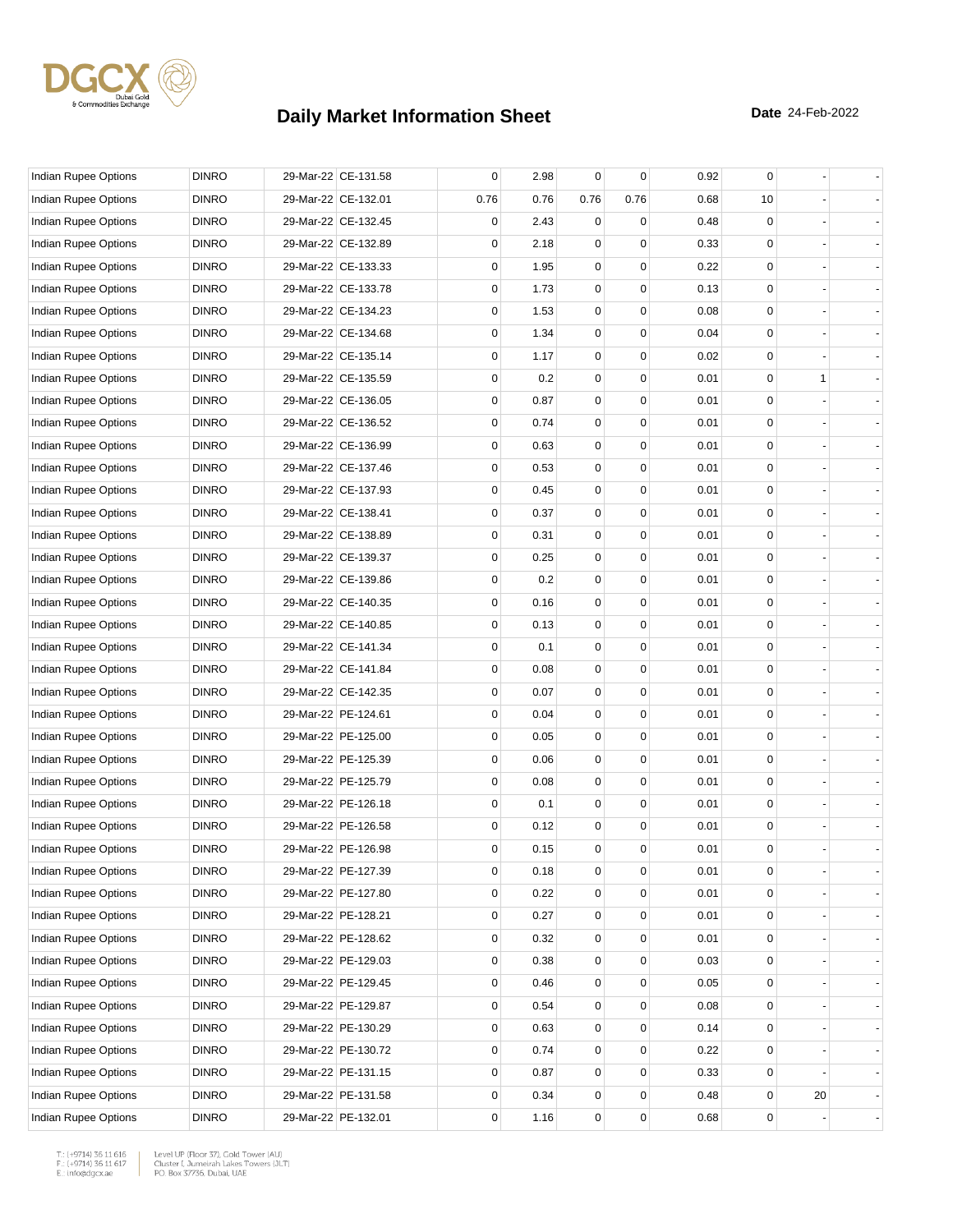

| Indian Rupee Options        | <b>DINRO</b> | 29-Mar-22 PE-132.45 | 1.53 | 1.53           | 1.53         | 1.53     | 0.92           | 10                                  | 30 |                |
|-----------------------------|--------------|---------------------|------|----------------|--------------|----------|----------------|-------------------------------------|----|----------------|
| Indian Rupee Options        | <b>DINRO</b> | 29-Mar-22 PE-132.89 | 1.85 | 1.85           | 1.85         | 1.85     | 1.21           | 10                                  |    |                |
| <b>Indian Rupee Options</b> | <b>DINRO</b> | 29-Mar-22 PE-133.33 | 1.59 | 1.94           | 2.06         | 1.59     | 1.53           | 40                                  |    |                |
| Indian Rupee Options        | <b>DINRO</b> | 29-Mar-22 PE-133.78 | 2.45 | 2.56           | 2.56         | 2.29     | 1.9            | 40                                  |    |                |
| Indian Rupee Options        | <b>DINRO</b> | 29-Mar-22 PE-134.23 | 2.25 | 2.96           | 2.96         | 2.25     | 2.34           | 70                                  |    |                |
| Indian Rupee Options        | <b>DINRO</b> | 29-Mar-22 PE-134.68 | 2.64 | 3.38           | 3.38         | 2.64     | 2.79           | 60                                  |    |                |
| Indian Rupee Options        | <b>DINRO</b> | 29-Mar-22 PE-135.14 | 0    | 2.04           | 0            | $\Omega$ | 3.25           | 0                                   |    |                |
| Indian Rupee Options        | <b>DINRO</b> | 29-Mar-22 PE-135.59 | 0    | 3.04           | $\mathbf 0$  | 0        | 3.7            | 0                                   |    |                |
| Indian Rupee Options        | <b>DINRO</b> | 29-Mar-22 PE-136.05 | 0    | 3.36           | 0            | 0        | 4.16           | 0                                   |    |                |
| Indian Rupee Options        | <b>DINRO</b> | 29-Mar-22 PE-136.52 | 0    | 3.7            | 0            | 0        | 4.63           | 0                                   |    |                |
| Indian Rupee Options        | <b>DINRO</b> | 29-Mar-22 PE-136.99 | 0    | 4.05           | $\mathbf 0$  | 0        | 5.1            | $\mathbf 0$                         |    |                |
| Indian Rupee Options        | <b>DINRO</b> | 29-Mar-22 PE-137.46 | 0    | 4.42           | 0            | 0        | 5.57           | 0                                   |    |                |
| Indian Rupee Options        | <b>DINRO</b> | 29-Mar-22 PE-137.93 | 0    | 4.8            | $\mathbf 0$  | 0        | 6.04           | 0                                   |    |                |
| Indian Rupee Options        | <b>DINRO</b> | 29-Mar-22 PE-138.41 | 0    | 5.21           | $\mathbf 0$  | 0        | 6.52           | 0                                   |    |                |
| Indian Rupee Options        | <b>DINRO</b> | 29-Mar-22 PE-138.89 | 0    | 5.62           | 0            | 0        | $\overline{7}$ | 0                                   |    |                |
| Indian Rupee Options        | <b>DINRO</b> | 29-Mar-22 PE-139.37 | 0    | 6.04           | $\mathbf 0$  | 0        | 7.48           | 0                                   |    |                |
| <b>Indian Rupee Options</b> | <b>DINRO</b> | 29-Mar-22 PE-139.86 | 0    | 6.48           | 0            | 0        | 7.97           | 0                                   |    |                |
| <b>Indian Rupee Options</b> | <b>DINRO</b> | 29-Mar-22 PE-140.35 | 0    | 6.93           | $\mathbf 0$  | 0        | 8.46           | 0                                   |    |                |
| Indian Rupee Options        | <b>DINRO</b> | 29-Mar-22 PE-140.85 | 0    | 7.4            | $\mathbf 0$  | 0        | 8.96           | 0                                   |    |                |
| Indian Rupee Options        | <b>DINRO</b> | 29-Mar-22 PE-141.34 | 0    | 7.86           | 0            | 0        | 9.45           | 0                                   |    |                |
| Indian Rupee Options        | <b>DINRO</b> | 29-Mar-22 PE-141.84 | 0    | 8.34           | $\mathbf 0$  | 0        | 9.95           | 0                                   |    |                |
| Indian Rupee Options        | <b>DINRO</b> | 29-Mar-22 PE-142.35 | 0    | 8.83           | 0            | 0        | 10.46          | 0                                   |    |                |
| Indian Rupee Options        | <b>DINRO</b> | 27-Apr-22 CE-123.84 | 0    | 8.47           | $\mathbf 0$  | 0        | 7.68           | 0                                   |    |                |
| Indian Rupee Options        | <b>DINRO</b> | 27-Apr-22 CE-124.22 | 0    | 8.11           | $\mathbf 0$  | 0        | 7.3            | 0                                   |    |                |
| Indian Rupee Options        | <b>DINRO</b> | 27-Apr-22 CE-124.61 | 0    | 7.73           | 0            | 0        | 6.92           | 0                                   |    |                |
| Indian Rupee Options        | <b>DINRO</b> | 27-Apr-22 CE-125.00 | 0    | 7.36           | $\mathbf 0$  | 0        | 6.53           | 0                                   |    |                |
| Indian Rupee Options        | <b>DINRO</b> | 27-Apr-22 CE-125.39 | 0    | $\overline{7}$ | $\mathbf 0$  | 0        | 6.14           | 0                                   |    |                |
| <b>Indian Rupee Options</b> | <b>DINRO</b> | 27-Apr-22 CE-125.79 | 0    | 6.63           | $\mathbf 0$  | 0        | 5.74           | 0                                   |    |                |
| Indian Rupee Options        | <b>DINRO</b> | 27-Apr-22 CE-126.18 | 0    | 6.27           | $\mathbf 0$  | 0        | 5.35           | 0                                   |    |                |
| Indian Rupee Options        | <b>DINRO</b> | 27-Apr-22 CE-126.58 | 0    | 5.91           | 0            | 0        | 4.96           | 0                                   |    |                |
| Indian Rupee Options        | <b>DINRO</b> | 27-Apr-22 CE-126.98 | 0    | 5.56           | $\mathbf{0}$ | 0        | 4.57           | 0                                   |    |                |
| Indian Rupee Options        | <b>DINRO</b> | 27-Apr-22 CE-127.39 | 0    | 5.2            | 0            | 0        | 4.17           | 0                                   |    |                |
| <b>Indian Rupee Options</b> | <b>DINRO</b> | 27-Apr-22 CE-127.80 | 0    | 4.86           | 0            | 0        | 3.78           | 0                                   |    |                |
| Indian Rupee Options        | <b>DINRO</b> | 27-Apr-22 CE-128.21 | 0    | 4.52           | 0            | 0        | 3.39           | 0                                   |    |                |
| Indian Rupee Options        | <b>DINRO</b> | 27-Apr-22 CE-128.62 | 0    | 4.19           | $\mathbf 0$  | 0        | 3.02           | 0                                   |    |                |
| Indian Rupee Options        | <b>DINRO</b> | 27-Apr-22 CE-129.03 | 0    | 3.88           | $\mathbf 0$  | 0        | 2.66           | 0                                   |    |                |
| <b>Indian Rupee Options</b> | <b>DINRO</b> | 27-Apr-22 CE-129.45 | 0    | 3.57           | 0            | 0        | 2.31           | 0                                   |    |                |
| Indian Rupee Options        | <b>DINRO</b> | 27-Apr-22 CE-129.87 | 0    | 3.27           | 0            | 0        | 1.98           | 0                                   |    |                |
| Indian Rupee Options        | <b>DINRO</b> | 27-Apr-22 CE-130.29 | 0    | 2.99           | 0            | 0        | 1.67           | 0                                   |    | $\blacksquare$ |
| Indian Rupee Options        | <b>DINRO</b> | 27-Apr-22 CE-130.72 | 0    | 2.71           | $\mathbf 0$  | 0        | 1.38           | 0                                   |    |                |
| Indian Rupee Options        | <b>DINRO</b> | 27-Apr-22 CE-131.15 | 0    | 2.45           | $\mathbf 0$  | 0        | 1.12           | 0                                   |    |                |
| Indian Rupee Options        | <b>DINRO</b> | 27-Apr-22 CE-131.58 | 0    | 2.2            | 0            | 0        | 0.9            | 0                                   |    |                |
| Indian Rupee Options        | <b>DINRO</b> | 27-Apr-22 CE-132.01 | 0    | 1.97           | $\mathsf 0$  | 0        | 0.7            | $\mathsf{O}\!\!\!\!\phantom{\Big }$ |    |                |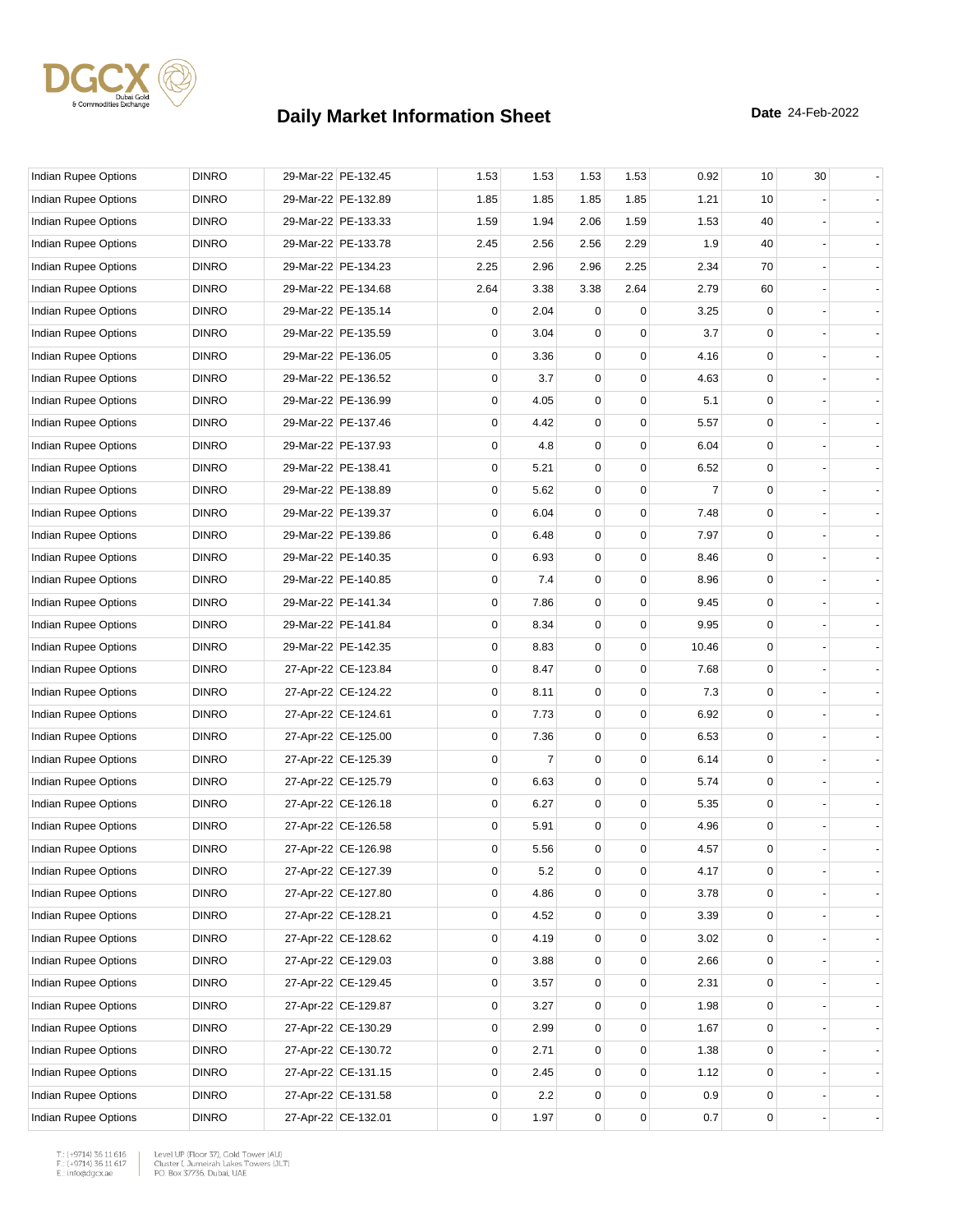

| Indian Rupee Options        | <b>DINRO</b> | 27-Apr-22 CE-132.45 | 0 | 1.76 | 0           | 0           | 0.54     | 0           |  |
|-----------------------------|--------------|---------------------|---|------|-------------|-------------|----------|-------------|--|
| Indian Rupee Options        | <b>DINRO</b> | 27-Apr-22 CE-132.89 | 0 | 1.55 | 0           | 0           | 0.4      | 0           |  |
| Indian Rupee Options        | <b>DINRO</b> | 27-Apr-22 CE-133.33 | 0 | 1.37 | 0           | $\mathbf 0$ | 0.29     | 0           |  |
| Indian Rupee Options        | <b>DINRO</b> | 27-Apr-22 CE-133.78 | 0 | 1.2  | 0           | 0           | 0.21     | $\mathbf 0$ |  |
| Indian Rupee Options        | <b>DINRO</b> | 27-Apr-22 CE-134.23 | 0 | 1.04 | $\mathbf 0$ | 0           | 0.14     | $\mathbf 0$ |  |
| Indian Rupee Options        | <b>DINRO</b> | 27-Apr-22 CE-134.68 | 0 | 0.9  | 0           | 0           | 0.1      | $\mathbf 0$ |  |
| Indian Rupee Options        | <b>DINRO</b> | 27-Apr-22 CE-135.14 | 0 | 0.77 | 0           | 0           | 0.06     | 0           |  |
| Indian Rupee Options        | <b>DINRO</b> | 27-Apr-22 CE-135.59 | 0 | 0.66 | 0           | 0           | 0.04     | 0           |  |
| Indian Rupee Options        | <b>DINRO</b> | 27-Apr-22 CE-136.05 | 0 | 0.56 | 0           | 0           | 0.02     | $\mathbf 0$ |  |
| Indian Rupee Options        | <b>DINRO</b> | 27-Apr-22 CE-136.52 | 0 | 0.47 | $\mathbf 0$ | 0           | 0.01     | $\mathbf 0$ |  |
| Indian Rupee Options        | <b>DINRO</b> | 27-Apr-22 CE-136.99 | 0 | 0.39 | 0           | 0           | 0.01     | 0           |  |
| Indian Rupee Options        | <b>DINRO</b> | 27-Apr-22 CE-137.46 | 0 | 0.32 | 0           | $\Omega$    | 0.01     | 0           |  |
| Indian Rupee Options        | <b>DINRO</b> | 27-Apr-22 CE-137.93 | 0 | 0.27 | 0           | 0           | 0.01     | 0           |  |
| Indian Rupee Options        | <b>DINRO</b> | 27-Apr-22 CE-138.41 | 0 | 0.22 | 0           | 0           | 0.01     | $\mathbf 0$ |  |
| Indian Rupee Options        | <b>DINRO</b> | 27-Apr-22 CE-138.89 | 0 | 0.18 | $\mathbf 0$ | 0           | 0.01     | $\mathbf 0$ |  |
| Indian Rupee Options        | <b>DINRO</b> | 27-Apr-22 CE-139.37 | 0 | 0.14 | 0           | 0           | 0.01     | 0           |  |
| Indian Rupee Options        | <b>DINRO</b> | 27-Apr-22 CE-139.86 | 0 | 0.11 | 0           | $\Omega$    | 0.01     | 0           |  |
| Indian Rupee Options        | <b>DINRO</b> | 27-Apr-22 CE-140.35 | 0 | 0.09 | 0           | 0           | 0.01     | 0           |  |
| Indian Rupee Options        | <b>DINRO</b> | 27-Apr-22 CE-140.85 | 0 | 0.07 | 0           | $\Omega$    | 0.01     | $\mathbf 0$ |  |
| Indian Rupee Options        | <b>DINRO</b> | 27-Apr-22 CE-141.34 | 0 | 0.06 | 0           | 0           | 0.01     | $\mathbf 0$ |  |
| Indian Rupee Options        | <b>DINRO</b> | 27-Apr-22 PE-123.84 | 0 | 0.05 | 0           | 0           | 0.01     | 0           |  |
| Indian Rupee Options        | <b>DINRO</b> | 27-Apr-22 PE-124.22 | 0 | 0.07 | 0           | $\Omega$    | 0.01     | 0           |  |
| Indian Rupee Options        | <b>DINRO</b> | 27-Apr-22 PE-124.61 | 0 | 0.08 | 0           | 0           | 0.01     | 0           |  |
| Indian Rupee Options        | <b>DINRO</b> | 27-Apr-22 PE-125.00 | 0 | 0.1  | 0           | 0           | 0.01     | $\mathbf 0$ |  |
| Indian Rupee Options        | <b>DINRO</b> | 27-Apr-22 PE-125.39 | 0 | 0.12 | 0           | 0           | 0.01     | $\mathbf 0$ |  |
| Indian Rupee Options        | <b>DINRO</b> | 27-Apr-22 PE-125.79 | 0 | 0.15 | 0           | 0           | 0.01     | 0           |  |
| Indian Rupee Options        | <b>DINRO</b> | 27-Apr-22 PE-126.18 | 0 | 0.18 | 0           | $\Omega$    | 0.01     | 0           |  |
| Indian Rupee Options        | <b>DINRO</b> | 27-Apr-22 PE-126.58 | 0 | 0.22 | 0           | 0           | 0.01     | 0           |  |
| Indian Rupee Options        | <b>DINRO</b> | 27-Apr-22 PE-126.98 | 0 | 0.27 | 0           | 0           | 0.02     | $\mathbf 0$ |  |
| Indian Rupee Options        | <b>DINRO</b> | 27-Apr-22 PE-127.39 | 0 | 0.32 | 0           | 0           | 0.03     | $\mathbf 0$ |  |
| Indian Rupee Options        | <b>DINRO</b> | 27-Apr-22 PE-127.80 | 0 | 0.39 | $\mathbf 0$ | 0           | 0.05     | 0           |  |
| Indian Rupee Options        | <b>DINRO</b> | 27-Apr-22 PE-128.21 | 0 | 0.46 | 0           | $\pmb{0}$   | $0.07\,$ | 0           |  |
| Indian Rupee Options        | <b>DINRO</b> | 27-Apr-22 PE-128.62 | 0 | 0.54 | 0           | 0           | 0.11     | 0           |  |
| Indian Rupee Options        | <b>DINRO</b> | 27-Apr-22 PE-129.03 | 0 | 0.63 | 0           | 0           | 0.16     | 0           |  |
| Indian Rupee Options        | <b>DINRO</b> | 27-Apr-22 PE-129.45 | 0 | 0.74 | 0           | 0           | 0.23     | 0           |  |
| <b>Indian Rupee Options</b> | <b>DINRO</b> | 27-Apr-22 PE-129.87 | 0 | 0.86 | 0           | 0           | 0.31     | 0           |  |
| Indian Rupee Options        | <b>DINRO</b> | 27-Apr-22 PE-130.29 | 0 | 0.99 | 0           | 0           | 0.42     | 0           |  |
| Indian Rupee Options        | <b>DINRO</b> | 27-Apr-22 PE-130.72 | 0 | 1.15 | 0           | 0           | 0.57     | 0           |  |
| Indian Rupee Options        | <b>DINRO</b> | 27-Apr-22 PE-131.15 | 0 | 1.31 | 0           | 0           | 0.74     | 0           |  |
| Indian Rupee Options        | <b>DINRO</b> | 27-Apr-22 PE-131.58 | 0 | 1.5  | 0           | 0           | 0.94     | 0           |  |
| Indian Rupee Options        | <b>DINRO</b> | 27-Apr-22 PE-132.01 | 0 | 1.7  | 0           | 0           | 1.18     | 0           |  |
| Indian Rupee Options        | <b>DINRO</b> | 27-Apr-22 PE-132.45 | 0 | 1.92 | 0           | 0           | 1.45     | 0           |  |
| Indian Rupee Options        | <b>DINRO</b> | 27-Apr-22 PE-132.89 | 0 | 2.15 | 0           | 0           | 1.75     | 0           |  |